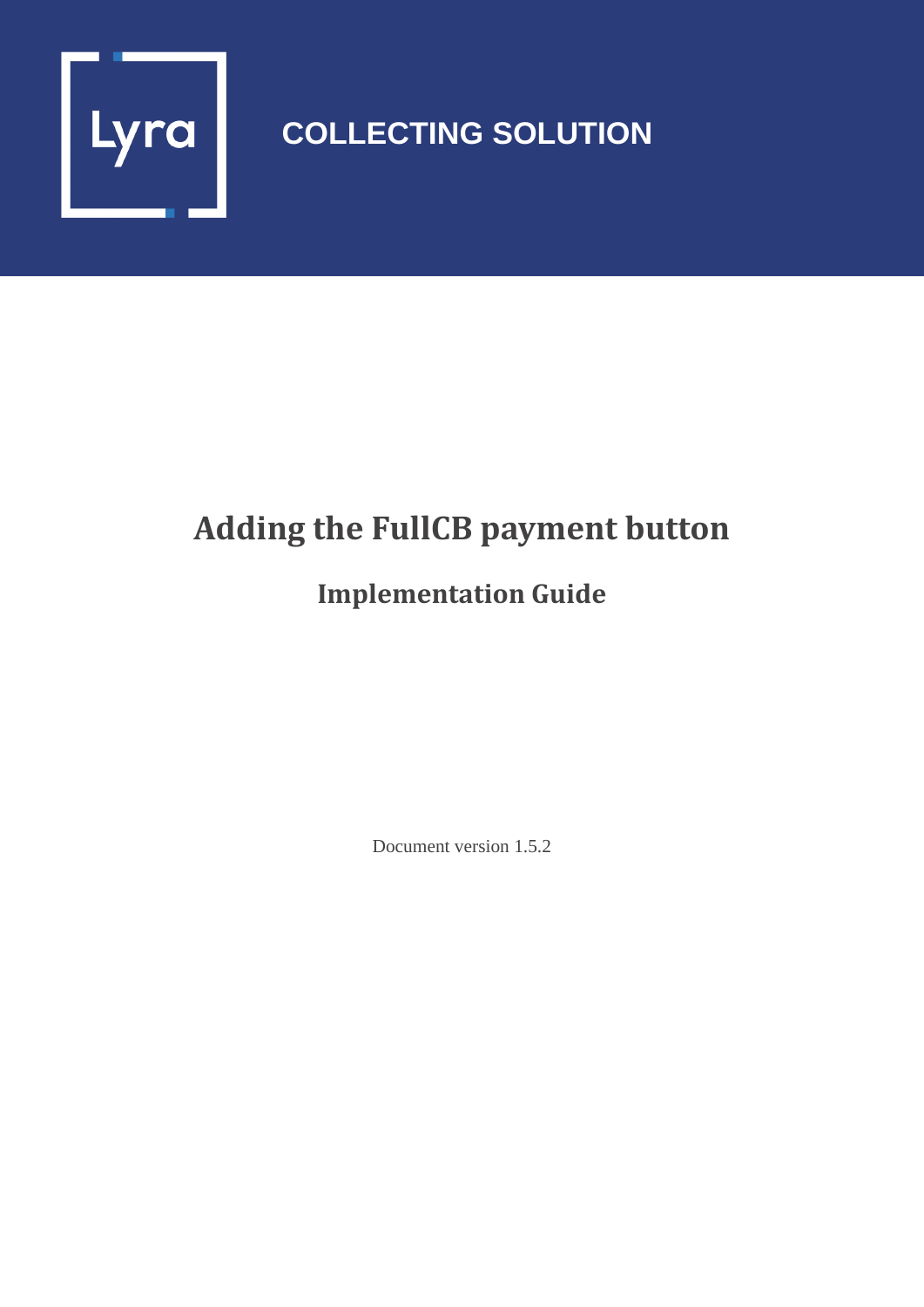## **Contents**

| 12. MANAGING FULLCB TRANSACTIONS FROM THE EXPERT BACK OFFICE26 |  |
|----------------------------------------------------------------|--|
|                                                                |  |
|                                                                |  |
|                                                                |  |
|                                                                |  |
|                                                                |  |
|                                                                |  |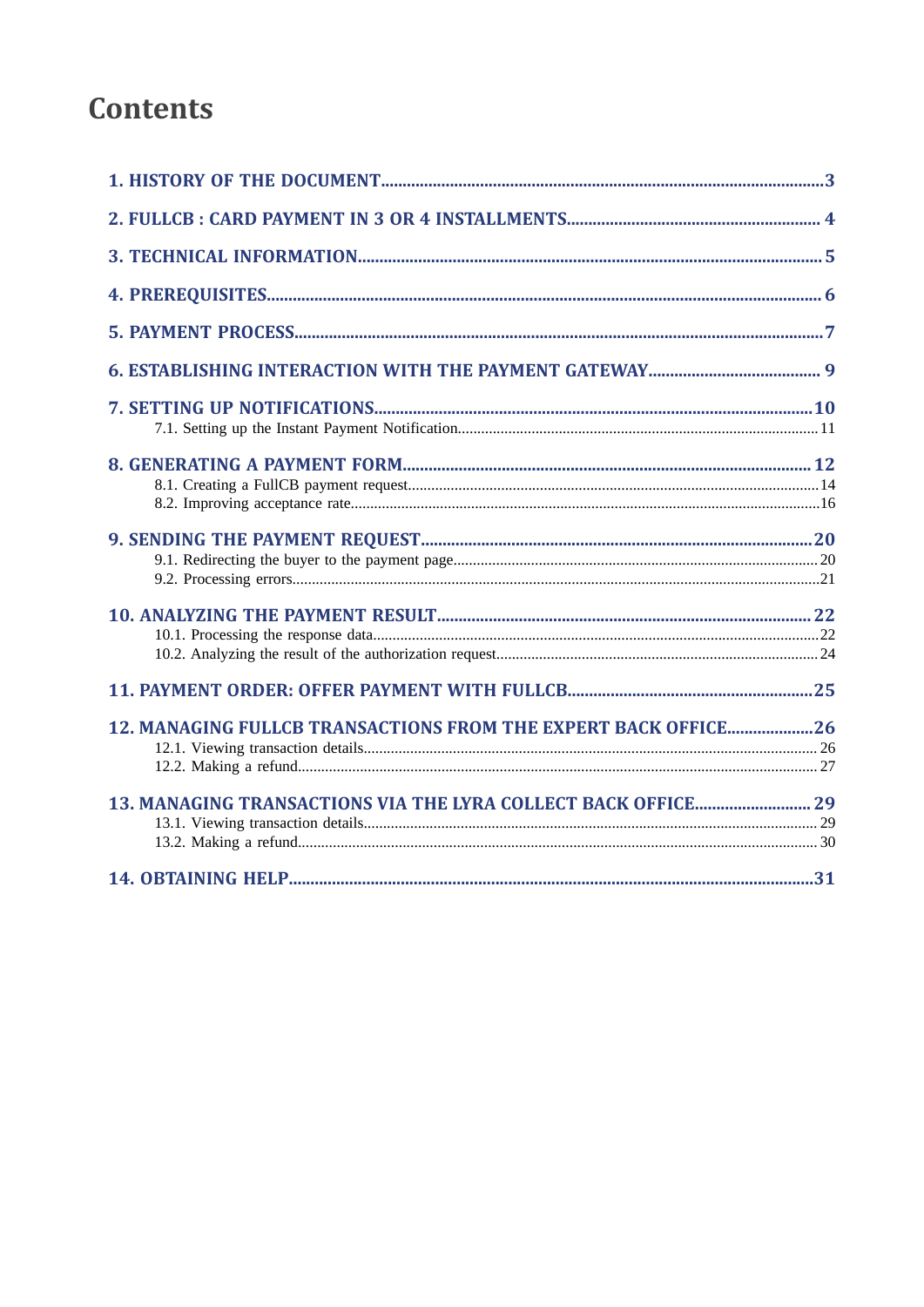# <span id="page-2-0"></span>**1. HISTORY OF THE DOCUMENT**

| <b>Version</b> | <b>Author</b> | <b>Date</b> | <b>Comment</b>                                                                                                                                                                                                                                                                                |
|----------------|---------------|-------------|-----------------------------------------------------------------------------------------------------------------------------------------------------------------------------------------------------------------------------------------------------------------------------------------------|
| 1.5.2          | Lyra Collect  | 2/24/2022   | Update of the Prerequisites chapter regarding min. and max.<br>amounts                                                                                                                                                                                                                        |
| 1.5.1          | Lyra Collect  | 2/1/2022    | Update of the Creating an FullCB payment request chapter.<br>$\bullet$<br>Addition of the chapter Managing transactions via the Lyra<br><b>Collect Back Office.</b><br>Update of the improving acceptance rates chapter.<br>$\bullet$                                                         |
| 1.5            | Lyra Collect  | 12/14/2021  | Update of the chapter Technical information.<br>Addition of the <i>improving acceptance rates</i> chapter.<br>٠<br>Update of the chapter Processing the response data.<br>$\bullet$                                                                                                           |
| 1.4            | Lyra Collect  | 9/4/2020    | Update of supported / not supported features.<br>$\bullet$<br>Update of form example in the chapter. redirect the buyer to<br>$\bullet$<br>the payment page.<br>Update of notification configuration.<br>Addition of the Payment order: Offer payment with FullCB<br>chapter.                 |
| 1.3            | Lyra Collect  | 9/26/2019   | Document overhaul:<br>Updating the process.<br>$\bullet$<br>Updating the list of parameters to be transmitted in the<br>$\bullet$<br>payment form. Updated list of fields present in transaction<br>exports.<br>Addition of authorization return codes<br>٠<br>Updating transaction statuses. |

This document and its contents are confidential. It is not legally binding. Any reproduction and / or distribution of all or part of this document or its content to a third party is strictly prohibited or subject to prior written authorization from Lyra Collect. All rights reserved.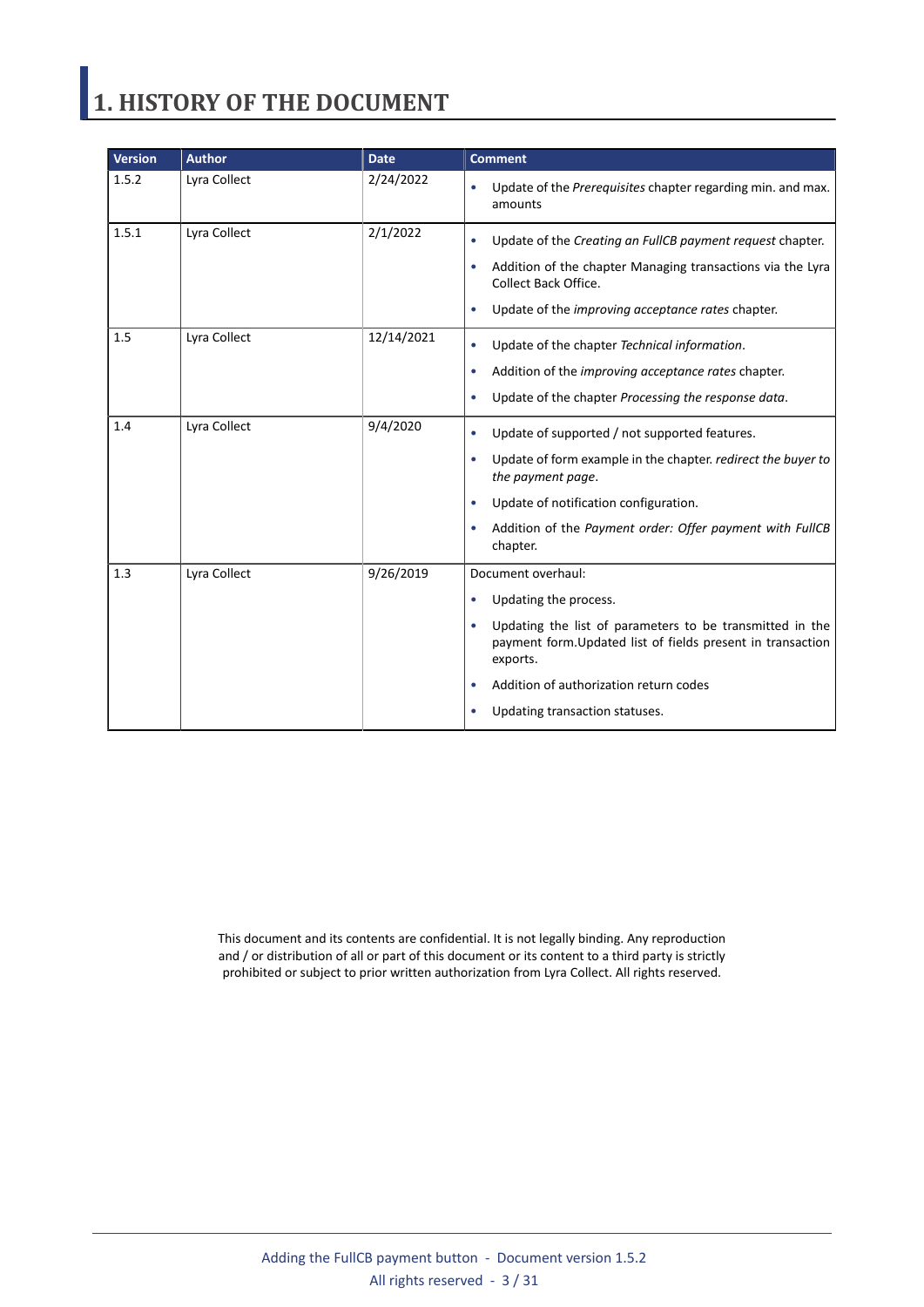## <span id="page-3-0"></span>**2. FULLCB : CARD PAYMENT IN 3 OR 4 INSTALLMENTS**

Lyra Collect has enhanced its payment gateway by integrating the **FullCB** payment solution, card payment in 3 or 4 installments with **BNPP Personal Finance**.

Card payment in 3 or 4 installments with **BNPP Personal Finance** allows buyers to safely fund their online purchases.

This solution offers buyers a payment facility to divide the payment of their order into 3 or 4 installments.

The administrative fees are:

- For payment in 3 installments: 1.4% of the purchase amount with a ceiling of 9 euros.
- For payment in 4 installments: 2.1% of the purchase amount with a ceiling of 12 euros.

These fees are to be paid by the buyer, unless the merchant offers a fee-free transaction. In this case, the administrative costs are covered entirely by the merchant.

To offer the solution to its customers, the merchant is required to pay a contributory fee for a portion of the risk cost, which is contractually determined with BNPP Personal Finance.

Usually, a response is provided to the buyer immediately upon purchase. If the response is positive:

- The merchant account is credited with the amount of the order in accordance with the conditions established with BNPP Personal Finance.
- The buyer is debited with the 1st installment.

If the merchant does not offer the administrative fees, they will be debited on this due date.

• **BNPP Personal Finance** is responsible for collecting the monthly payments from the buyer. He/she will debit the remaining 2 or 3 installments.

This payment facility applies to a period of less than 90 days and is therefore not subject to consumer credit regulations.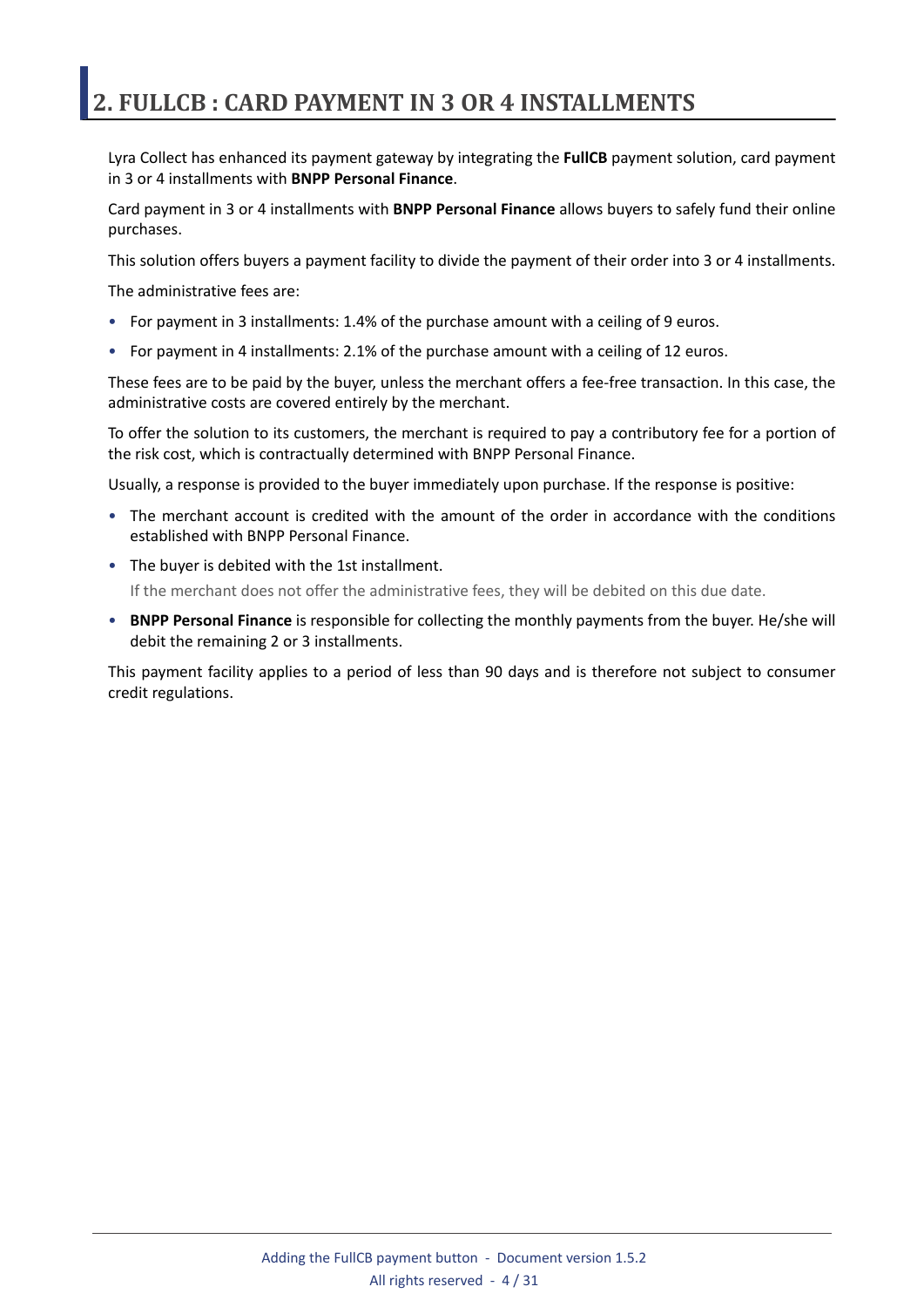## <span id="page-4-0"></span>**3. TECHNICAL INFORMATION**

| <b>Field values</b><br>vads card brand                                                           | <b>Supported currencies</b> | <b>Supported countries</b> | <b>Authorization</b><br>validity period | <b>Payment process</b> |
|--------------------------------------------------------------------------------------------------|-----------------------------|----------------------------|-----------------------------------------|------------------------|
| FULLCB3X for<br>a payment in<br>3 installments<br>FULLCB4X for<br>a payment in<br>4 installments | <b>EUR</b>                  | FR                         | 0 days                                  | Immediate capture      |

| <b>Sales channel</b>        |  |
|-----------------------------|--|
| e-commerce                  |  |
| m-commerce                  |  |
| MOTO payment                |  |
| Interactive Voice Server    |  |
| Payment order by e-mail/SMS |  |
| Payment order by WhatsApp   |  |

| <b>Operations with transactions</b> |  |
|-------------------------------------|--|
| Cancellation                        |  |
| Refund                              |  |
| Modification                        |  |
| Validation                          |  |
| Duplication                         |  |
| <b>Manual reconciliation</b>        |  |

| <b>Type of integration</b> |   |  |  |  |
|----------------------------|---|--|--|--|
| Redirection                |   |  |  |  |
| Iframe                     | ж |  |  |  |
| JavaScript Client          | × |  |  |  |
| Data collection form       | ж |  |  |  |
| MarketPlace                | ж |  |  |  |
| <b>API Web Services</b>    | ж |  |  |  |
| Mobile SDK                 | 发 |  |  |  |
| <b>Back Office</b>         | × |  |  |  |
| WhatsApp                   |   |  |  |  |

| <b>Payment type</b>              |  |
|----------------------------------|--|
| Immediate payment                |  |
| Deferred payment                 |  |
| Payment in installments          |  |
| Payment by subscription          |  |
| Payment by file (token or batch) |  |
| One-click payment                |  |
| Payment by wallet                |  |

| <b>Miscellaneous</b>   |  |
|------------------------|--|
| Reporting              |  |
| Transaction settlement |  |
| Chargeback settlement  |  |
| Extra payment attempts |  |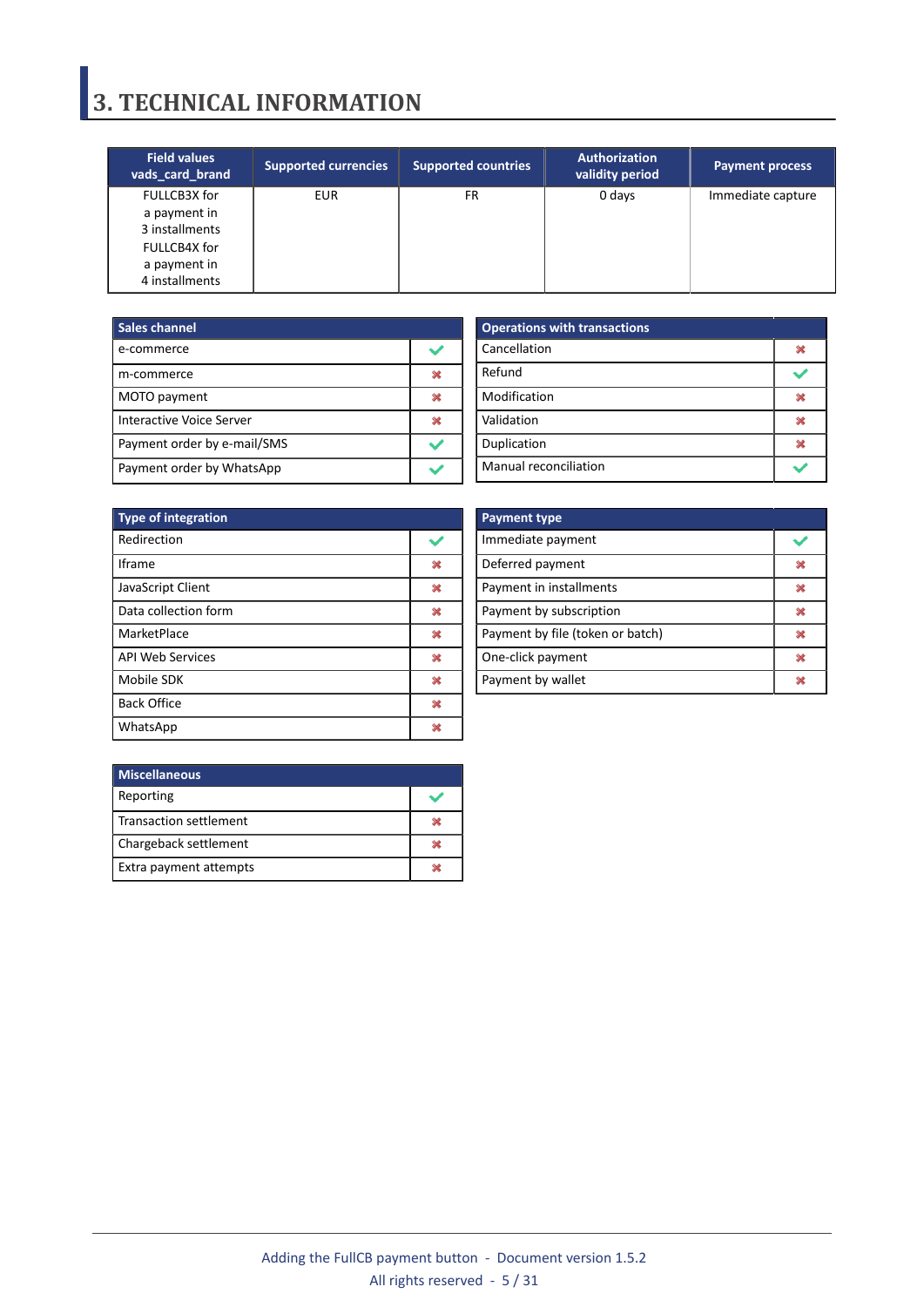### <span id="page-5-0"></span>**For the merchant**

- Send a request to BNPP Personal Finance.
- Obtain his or her FullCB agreement number.
- Have an authorized payment type.

Depending on the contract, the merchant is allowed to offer:

- either the payment in 3 installments,
- or the payment in 3 installments and the payment in 4 installments.

FullCB payment is offered to the buyer only if the order amount is within the limits defined by BNPP Personal Finance. Minimum and maximum amounts are defined by the merchant and are between 90 and 3 000 euros.

#### **For the buyer**

- Opt for the solution and accept to pay application feesto **BNPP Personal Finance**, on the payment path. Note: if the merchant offers to cover the administrative fees, the buyer will not have to pay them.
- Possess a valid ID and accept to provide personal information requested at the moment of purchase.
- Make a mandatory wire transfer of the total amount of:
	- One third of the purchase amount and the remainder in 2 equal monthly payments without interest for 3xCB.
	- One fourth of the purchase amount and the remainder in 3 equal monthly payments without interest for 4xCB.

#### *Note:*

Only Mastercard, Visa and CB cards with a remaining validity period of at least 6 months can be accepted *for purchases.*

*However, Visa Electron, VPAY, Maestro, American Express, e-Carte Bleue, foreign cards, withdrawal cards only and virtual payment cards are not accepted.*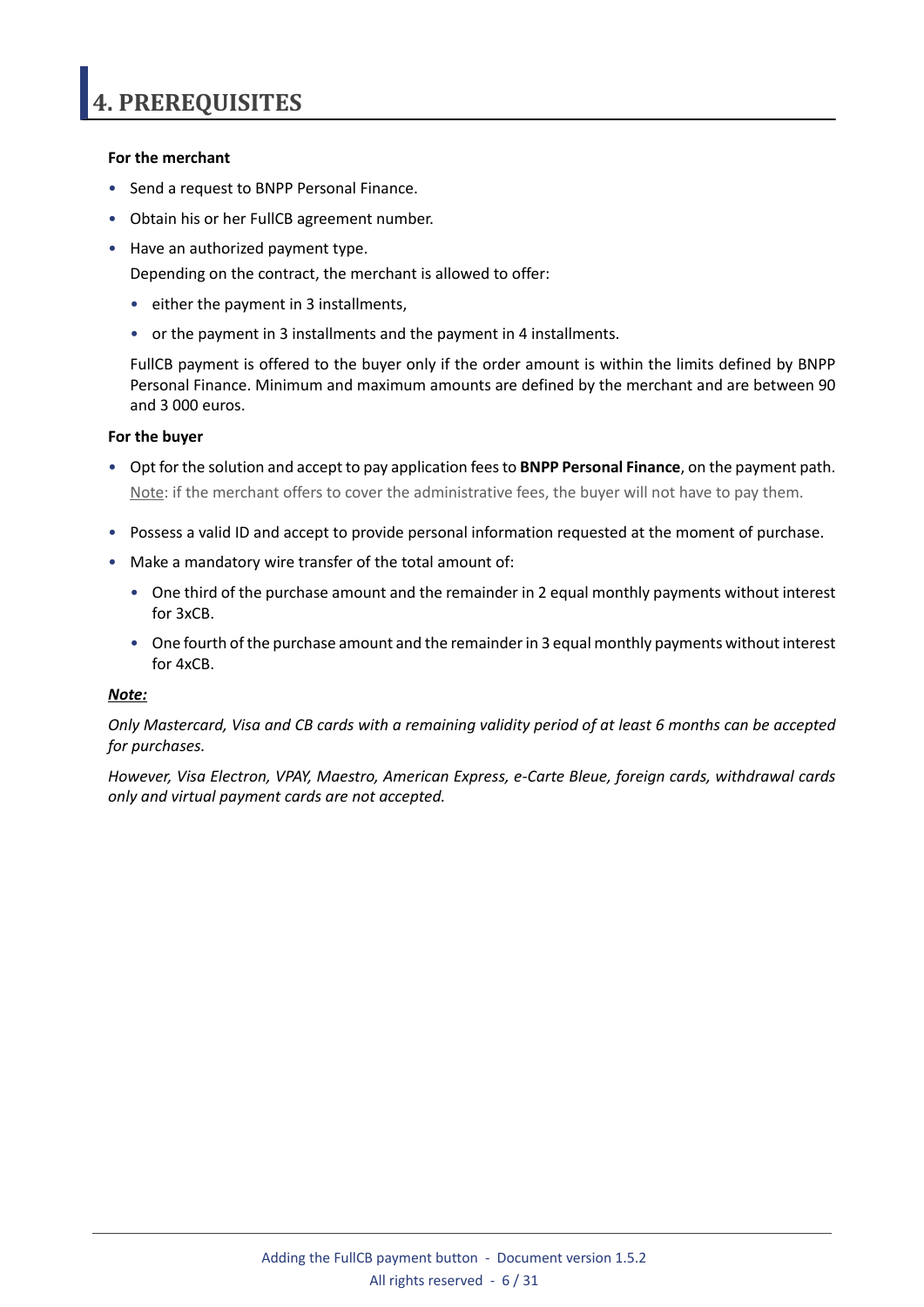# <span id="page-6-0"></span>**5. PAYMENT PROCESS**



- **1.** The buyer validates the shopping cart.
- **2.** The buyer enters the shipping and billing details (last name, first name, address, etc.)
- **3.** The merchant website redirects the buyer to the payment gateway.
- **4.** The buyer selects the payment method:
	- Payment in 3 installments CB
	- Payment in 4 installments CB

The gateway redirects the buyer to the **Cetelem** payment page, the trademark of BNPP Personal Finance.

#### **5.** The buyer completes the form with his/her personal details.

*Note: from this stage on, the potential administrative fees and the payment due date are presented on this page.*

*If the administrative costs are offered by the merchant, the amount will be €0.*

The required form fields are listed below. Some information such as the last name, first name and full address are already pre-filled in the form.

- 
- 
- 
- 
- **Name •** Birth date **• Birth date • ID** number
- First name  **Native country Issued on**
- E-mail **E-mail** City  **City City Nationality** Nationality
- Title Phone Phone Type of ID
	-
	- Date of issue of the identity document

- - Address Department of birth
- Zip code City of birth
	- Adding the FullCB payment button Document version 1.5.2 All rights reserved - 7 / 31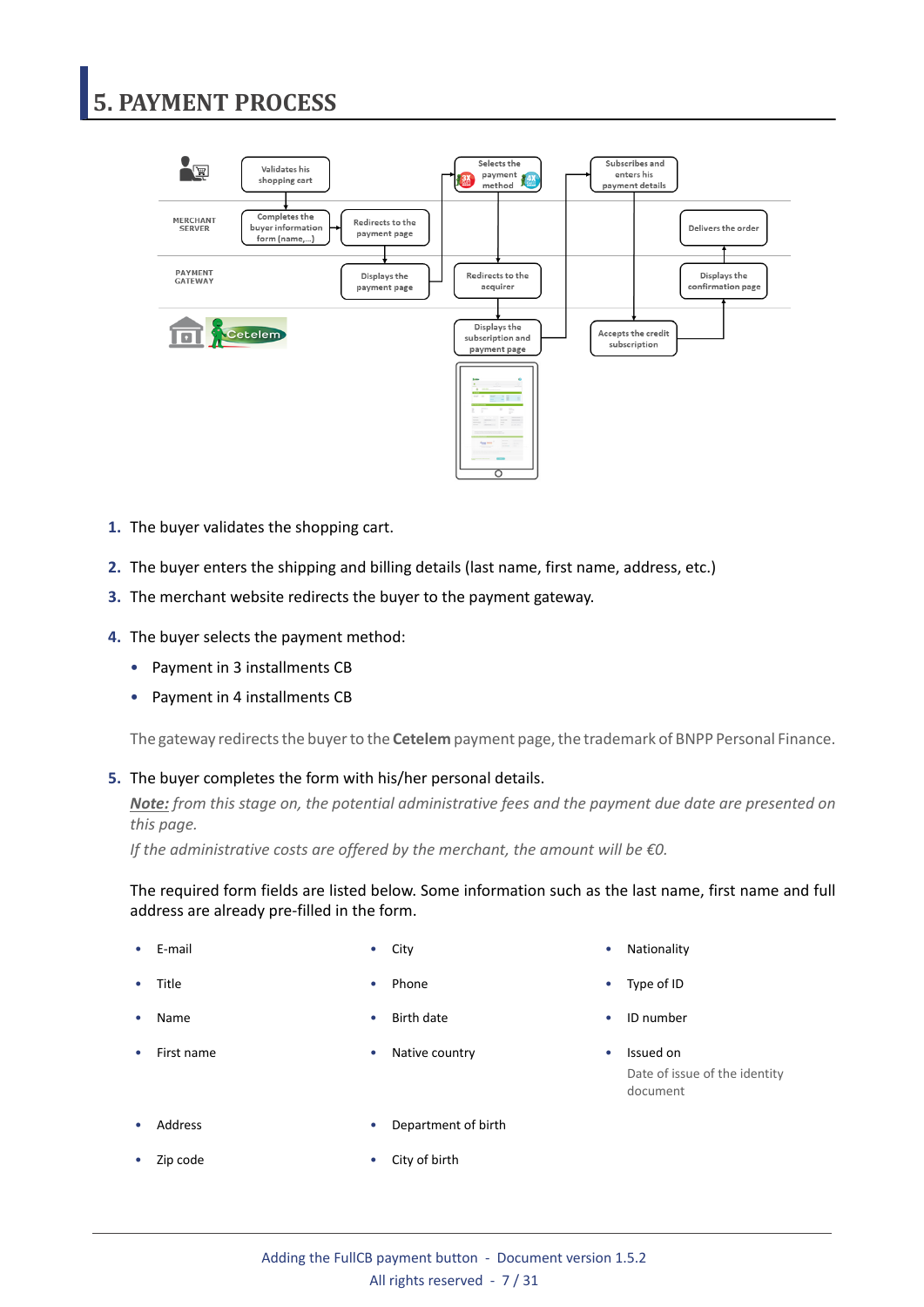### **6.** The buyer enters his or her bank details for the first installment payment.

The payment page remains grayed out as long as the personal information is not valid. In case of a successful payment, all verifications are carried out in real time, 3DS authentication is systematic.

- **7.** The buyer validatesthe terms and conditions of the financing agreement and the request for immediate implementation.
- **8.** The buyer clicks **Next** to display the overview.
- **9.** The buyer checks the input data and clicks **Validate my payment**.

At this stage, the buyer can still edit these personal details.

### **10.**The payment gateway displays the transaction result.

The buyer is redirected to the Lyra Collect payment gateway.

If the payment has been successfully completed, payment details are presented to the buyer with the option to download the ticket in PDF format.

In case the transaction fails, a message appears. The buyer will be informed if the payment request has been rejected.

A link at the bottom of the page allows the buyer to return to the shop.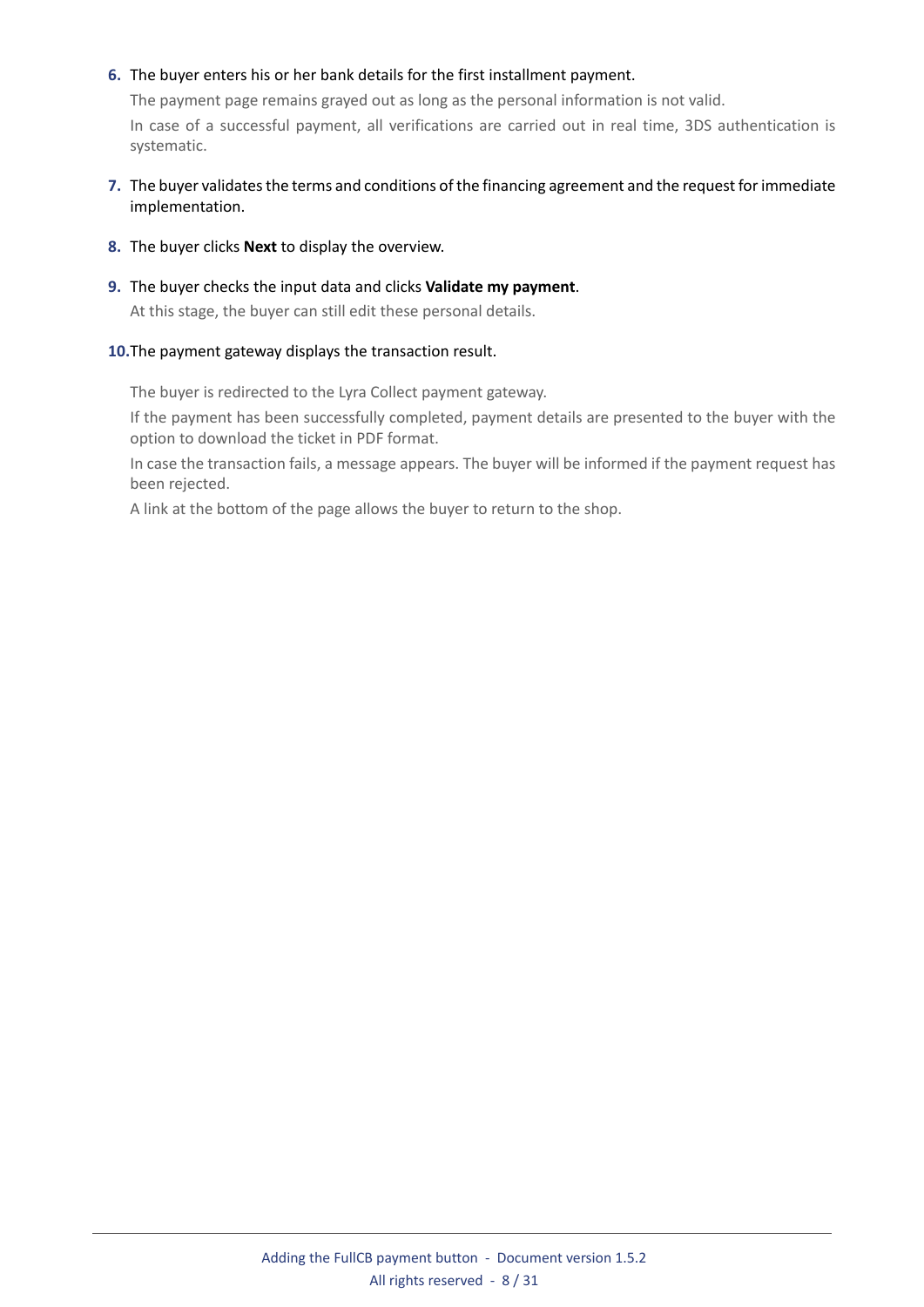## <span id="page-8-0"></span>**6. ESTABLISHING INTERACTION WITH THE PAYMENT GATEWAY**

The interaction with the payment gateway is described in the *Hosted Payment Page Implementation Guide*, available in our online documentation archive.

The merchant website and the payment gateway interact by exchanging data.

To create a payment, this data is sent in an HTML form via the buyer's browser.

At the end of the payment, the result is transmitted to the merchant website in two ways:

- automatically by means of notifications called Instant Notification URLs (also known as IPN or Instant Payment Notification).
- Via the browser when the buyer clicks the button to return to the merchant website.

To guarantee the security of the exchange, the data is signed with a key known only to the merchant and the payment gateway.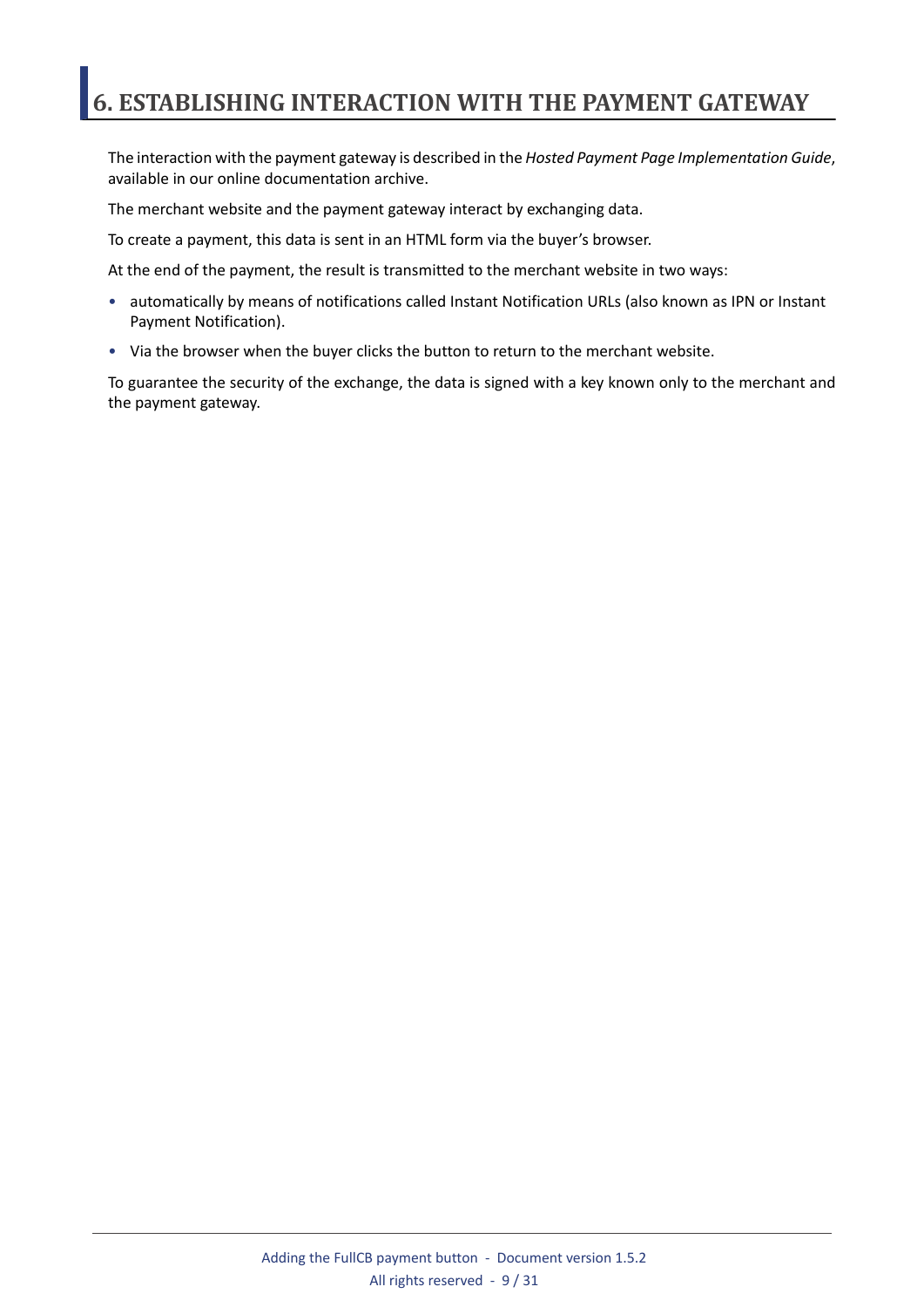## <span id="page-9-0"></span>**7. SETTING UP NOTIFICATIONS**

There are several types of notifications provided in the Expert Back Office.

- Instant Payment Notification URL call
- E-mail sent to the merchant
- E-mail sent to the buyer
- SMS sent to the merchant
- SMS sent to the buyer

They allow to manage the events(payment accepted, payment abandoned by the buyer, payment canceled by the merchant, payment validated by the merchant, etc.) that will trigger a notification sent to the merchant website, the merchant or the buyer.

The notifications of Instant Payment Notification URL call type are very important as they represent the only reliable way for **the merchant website to obtain the payment result.**

If the payment gateway is unable to access the URL of your page, an e-mail will be sent to the shop administrator.

It contains:

- The HTTP code of the encountered error,
- Parts of error analysis,
- Its consequences,
- Instructions via the Expert Back Office to resend the request to the previously defined URL.

To access notification rule management:

- **1.** Sign in to your Merchant Back Office available at this address: *<https://secure.lyra.com/portal/>*
- **2.** Click **Other actions** to access Expert Back Office.
- **3.** Go to the following menu: **Settings** > **Notification rules**.

| E-mail sent to the merchant<br>E-mail sent to the buyer<br><b>A</b> Instant Payment Notification |         |  |                                                                              |  |
|--------------------------------------------------------------------------------------------------|---------|--|------------------------------------------------------------------------------|--|
|                                                                                                  | Enabled |  | Reference                                                                    |  |
|                                                                                                  |         |  | Instant Payment Notification URL on batch authorization                      |  |
|                                                                                                  |         |  | Instant Payment Notification URL at the end of the payment                   |  |
|                                                                                                  |         |  | Instant Payment Notification URL on batch change                             |  |
|                                                                                                  |         |  | <b>Instant Payment Notification URL on cancellation</b>                      |  |
|                                                                                                  |         |  | Instant Payment Notification URL on an operation coming from the Back Office |  |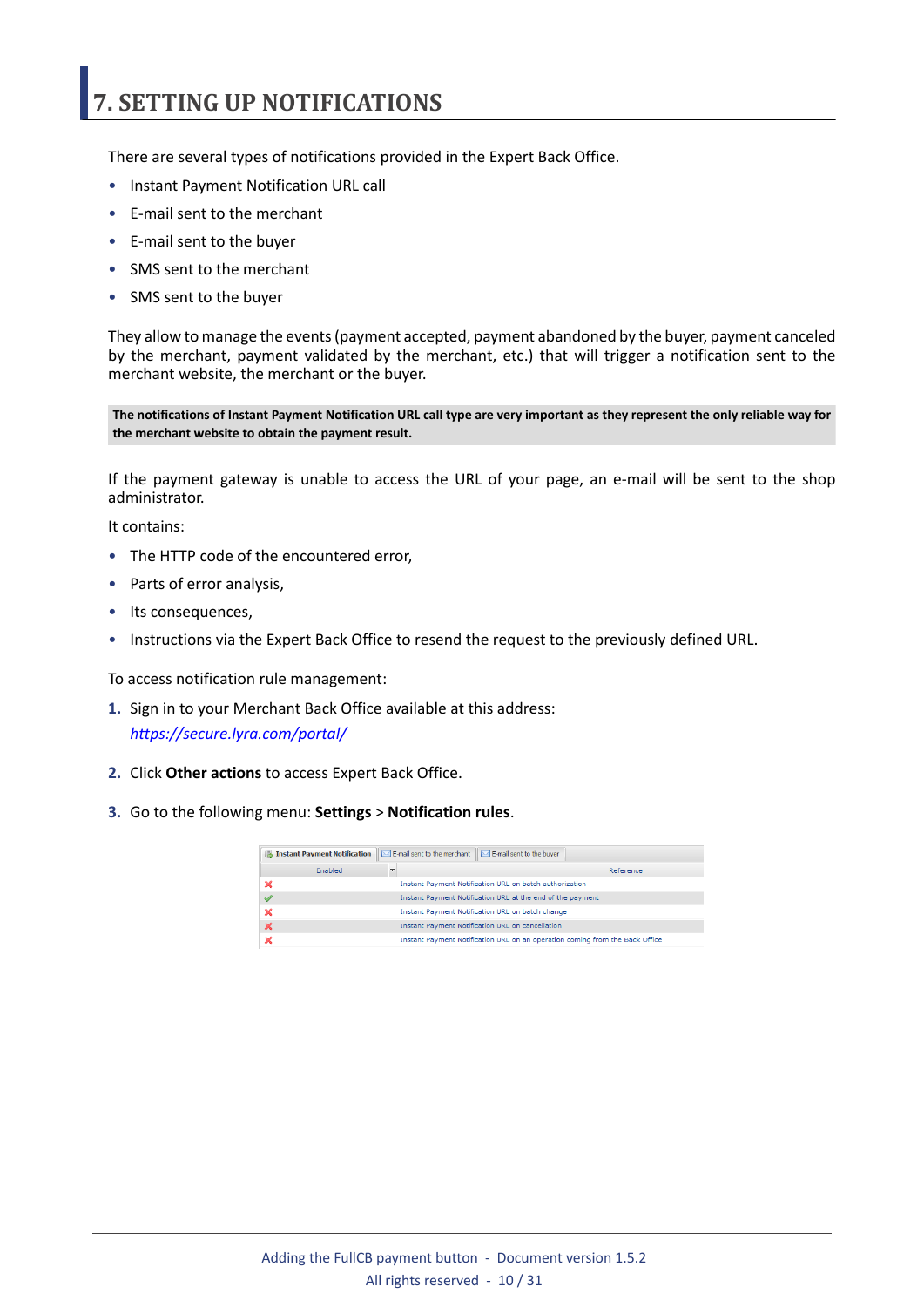## <span id="page-10-0"></span>**7.1. Setting up the Instant Payment Notification**

This rule allows to notify the merchant website in the following cases:

- Payment accepted
- Payment refused
- Payment canceled or abandoned by the buyer

#### **This notification is required to communicate the result of a payment request.**

It will inform the merchant website of the payment result even if your client has not clicked the "Return **to the shop" button.**

- **1.** Right-click **Instant Payment Notification URL at the end of the payment**.
- **2.** Select **Manage the rule**.
- **3.** Enter the **E-mail address(es) to notify in case of failure** field in the **General settings** section. To specify several e-mail addresses, separate them with a semi-colon.
- **4.** Check the box **Automatic retry in case of failure** if you wish to authorize the gateway to automatically resend the notification in case of a failure (can be done up to 4 times).
- **5.** In the **Instant Payment Notification URL of the API form V1, V2** section, specify the URL of your page in the fields **URL to notify in TEST mode** and **URL to notify in PRODUCTION mode** if you wish to receive notifications in the API form format.
- **6.** Save the changes.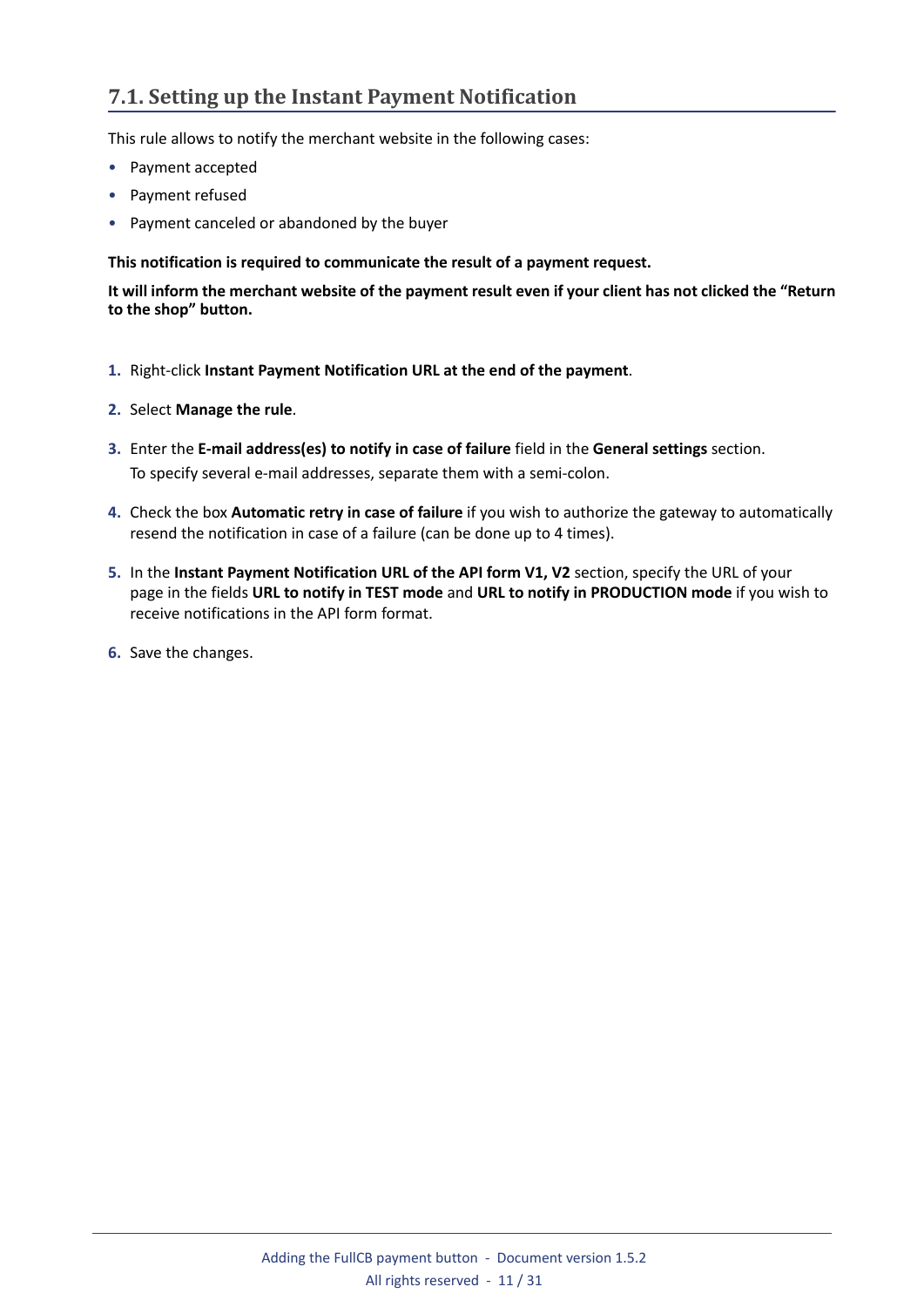<span id="page-11-0"></span>To generate a payment request, you must create an HTML form as follows:

```
<form method="POST" action="https://secure.lyra.com/vads-payment/">
 <input type="hidden" name="parameter1" value="value1" />
 <input type="hidden" name="parameter2" value="value2" />
 <input type="hidden" name="parameter3" value="value3" />
 <input type="hidden" name="signature" value="signature"/>
 <input type="submit" name="pay" value="Pay"/>
\langle/form\rangle
```
It contains:

- The following technical elements:
	- The  $\leq$  form> and  $\leq$ / form> tags that allow to create an HTML form.
	- The method="POST" attribute that defines the method used for sending data.
	- The action="*<https://secure.lyra.com/vads-payment/>*" attribute that defines where to send the form data.
- Form data:
	- The shop ID.
	- Information about the payment depending on the use case.
	- Additional information depending on your needs.
	- The signature that ensures the integrity of the form.

This data is added to the form by using the  $\langle$ input> tag:

<input type="hidden" name="parameter1" value="value1" />

For setting the name and value attributes, see the **Data dictionary** chapter also available in the online document archive.

All the data in the form must be encoded in **UTF-8**.

This will allow for the special characters (accents, punctuation marks, etc.) to be correctly interpreted by the payment gateway. Otherwise, the signature will be computed incorrectly and the form will be rejected.

• The **Pay** button for submitting the data:

<input type="submit" name="pay" value="Pay"/>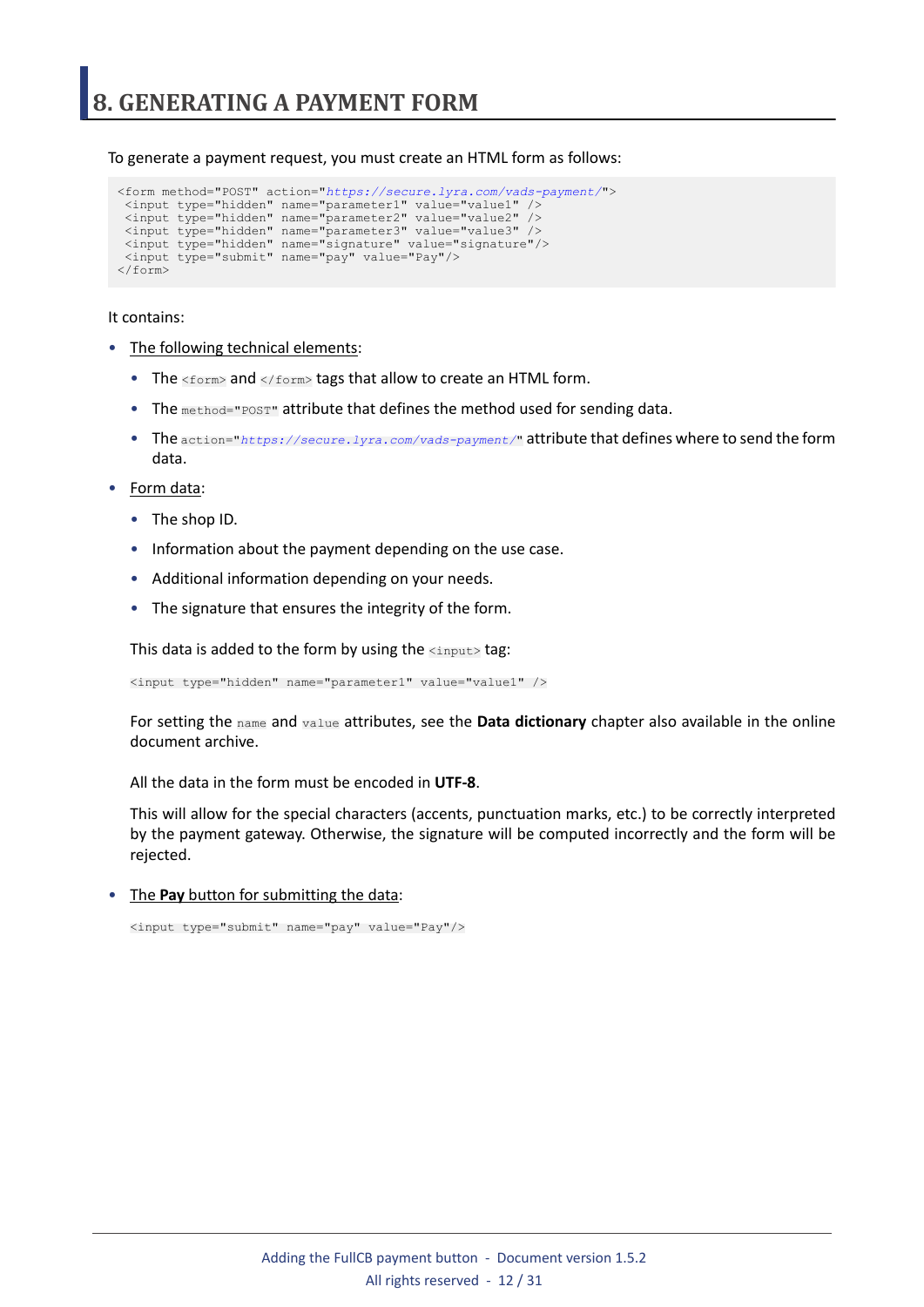Different use cases are presented in the chapters below. This information will allow you to adapt your payment form to your needs.

| <b>Notation</b> | <b>Description</b>                                                                                                                                                                                                                                                                                                                                                                                                                                                                                      |  |  |  |  |
|-----------------|---------------------------------------------------------------------------------------------------------------------------------------------------------------------------------------------------------------------------------------------------------------------------------------------------------------------------------------------------------------------------------------------------------------------------------------------------------------------------------------------------------|--|--|--|--|
| a               | Alphabetic characters (from 'A' to 'Z' and from 'a' to 'z')                                                                                                                                                                                                                                                                                                                                                                                                                                             |  |  |  |  |
| n               | Numeric characters                                                                                                                                                                                                                                                                                                                                                                                                                                                                                      |  |  |  |  |
| s               | Special characters                                                                                                                                                                                                                                                                                                                                                                                                                                                                                      |  |  |  |  |
| an              | Alphanumeric characters                                                                                                                                                                                                                                                                                                                                                                                                                                                                                 |  |  |  |  |
| ans             | Alphanumeric and special characters (except '<' and '>')                                                                                                                                                                                                                                                                                                                                                                                                                                                |  |  |  |  |
| 3               | Fixed length of 3 characters                                                                                                                                                                                                                                                                                                                                                                                                                                                                            |  |  |  |  |
| .12             | Variable length up to 12 characters                                                                                                                                                                                                                                                                                                                                                                                                                                                                     |  |  |  |  |
| json            | JavaScript Object Notation.<br>Object containing key/value pairs separated by commas.<br>It starts with a left brace "{" and ends with a right brace "}".<br>Each key / value pair contains the name of the key between double-quotes followed by ": ", followed by a<br>value.<br>The name of the key must be alphanumeric.<br>The value can be:<br>a character string (in this case it must be framed by double quotes)<br>۰<br>a number<br>٠<br>an object<br>٠<br>a table<br>۰<br>a boolean<br>empty |  |  |  |  |
|                 | Example: { "name1": 45, "name2": "value2", "name3": false }                                                                                                                                                                                                                                                                                                                                                                                                                                             |  |  |  |  |
| bool            | Boolean. Can be populated with the true or false value.                                                                                                                                                                                                                                                                                                                                                                                                                                                 |  |  |  |  |
| enum            | Characterizes a field with a complete list of values.<br>The list of possible values is given in the field definition.                                                                                                                                                                                                                                                                                                                                                                                  |  |  |  |  |
| Enum list       | List of values separated by a " $\frac{1}{2}$ ".<br>The list of possible values is given in the field definition.<br>Example: vads_payment_cards=VISA; MASTERCARD                                                                                                                                                                                                                                                                                                                                       |  |  |  |  |
| map             | List of key / value pairs separated by a " $\cdot$ ".<br>Each key / value pair contains the name of the key followed by " = ", followed by a value.<br>The value can be:<br>a chain of characters<br>۰<br>a boolean<br>a json object<br>an xml object<br>۰                                                                                                                                                                                                                                              |  |  |  |  |
|                 | The list of possible values for each key/value pair is provided in the field definition.<br>Example: vads theme config=SIMPLIFIED DISPLAY=true; RESPONSIVE MODEL=Model 1                                                                                                                                                                                                                                                                                                                                |  |  |  |  |

The following table lists the different formats that you can encounter when building your form.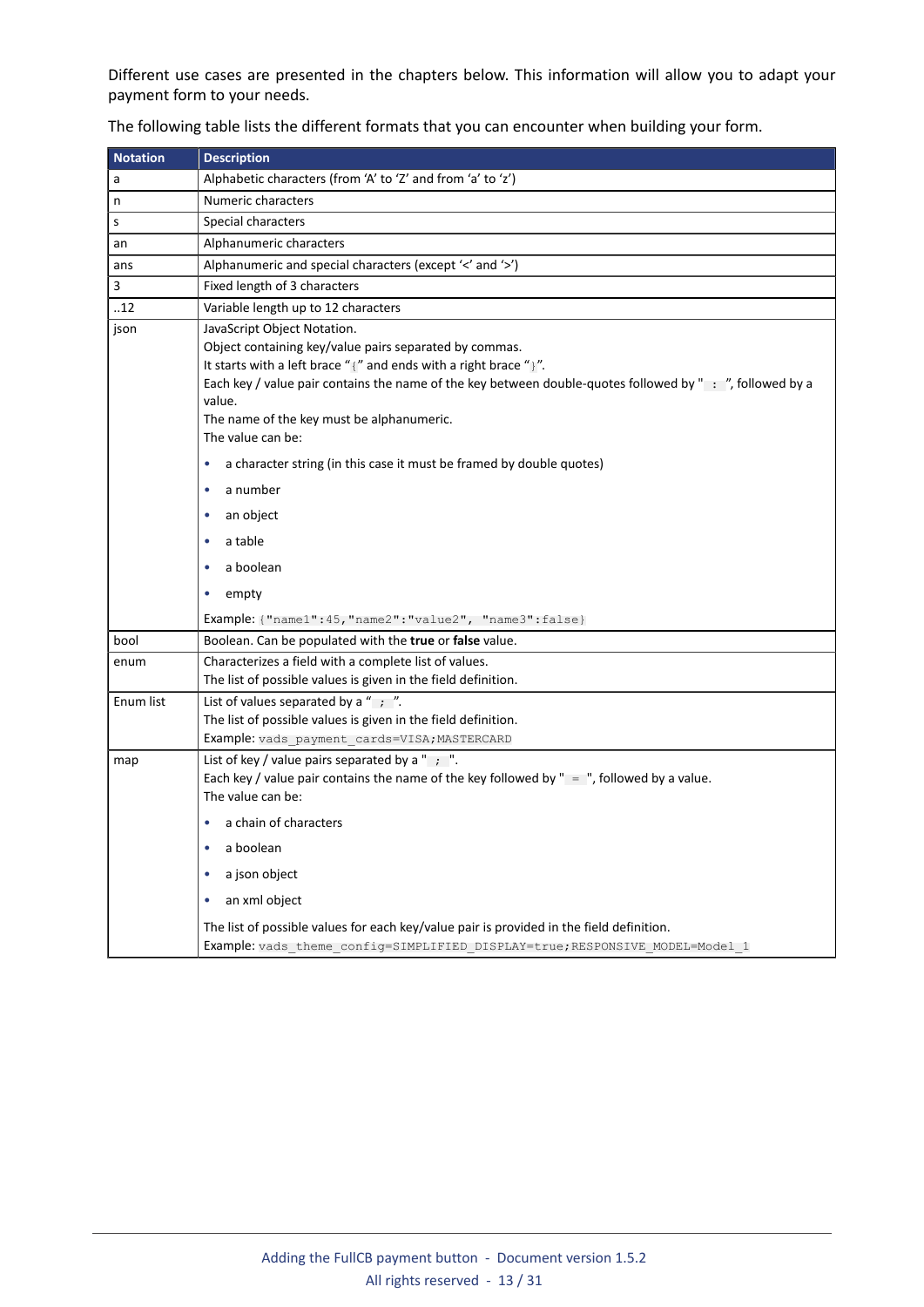## <span id="page-13-0"></span>**8.1. Creating a FullCB payment request**

| 1. Use all the fields presented in the table below to create your payment form. |  |  |  |
|---------------------------------------------------------------------------------|--|--|--|
|                                                                                 |  |  |  |

| <b>Field name</b>   | <b>Description</b>                                                                                                                                                                                                                                | Format         | Value                                                                                                                                                                                                                           |
|---------------------|---------------------------------------------------------------------------------------------------------------------------------------------------------------------------------------------------------------------------------------------------|----------------|---------------------------------------------------------------------------------------------------------------------------------------------------------------------------------------------------------------------------------|
| vads_payment_cards  | Allows to force the card type to be used.<br>Leave empty to let the Buyer choose<br>between the eligible payment methods<br>(depending on the currency, the minimum<br>or maximum amount, the technical<br>constraints) associated with the shop. | enum           | FULLCB3Xto directly call the 3<br>installments CB payment button.<br>FULLCB4X to directly call the 4<br>installments CB payment button.<br>VISA; FULLCB3X to offer the<br>choice between VISA and 3<br>installments CB payment. |
| vads_page_action    | Action to perform                                                                                                                                                                                                                                 | enum           | <b>PAYMENT</b>                                                                                                                                                                                                                  |
| vads_ctx_mode       | Mode of interaction with the payment<br>gateway                                                                                                                                                                                                   | enum           | <b>TEST orPRODUCTION</b>                                                                                                                                                                                                        |
| vads_order_id       | Order ID<br>Can contain uppercase or lowercase<br>characters, numbers or hyphens ([A-Z] [a-z],<br>$0-9, -1$ .                                                                                                                                     | ans.64         | E.g.: 2-XQ001                                                                                                                                                                                                                   |
| vads_amount         | Payment amount in the smallest currency<br>unit(cents for euro).                                                                                                                                                                                  | n.12           | E.g.: 4525 for EUR 45.25                                                                                                                                                                                                        |
| vads_currency       | Numeric currency code to be used for the<br>payment, in compliance with the ISO 4217<br>standard (numeric code).                                                                                                                                  | n <sub>3</sub> | Possible value:<br><b>978 (EUR)</b>                                                                                                                                                                                             |
| vads_action_mode    | Acquisition mode for payment method data                                                                                                                                                                                                          | enum           | <b>INTERACTIVE</b>                                                                                                                                                                                                              |
| vads payment config | Payment type                                                                                                                                                                                                                                      | enum           | <b>SINGLE</b>                                                                                                                                                                                                                   |
| vads site id        | Shop ID                                                                                                                                                                                                                                           | n <sub>8</sub> | E.g.: 12345678                                                                                                                                                                                                                  |
| vads_trans_date     | Date and time of the payment form in UTC<br>format                                                                                                                                                                                                | n14            | Respect the YYYYMMDDHHMMSS<br>format<br>E.g.: 20200101130025                                                                                                                                                                    |
| vads_trans_id       | Transaction number.<br>Must be unique within the same day (from<br>00:00:00 UTC to 23:59:59 UTC).<br>Warning: this field is not case sensitive.                                                                                                   | an6            | E.g.: xrT15p                                                                                                                                                                                                                    |
| vads_version        | Version of the exchange protocol with the<br>payment gateway                                                                                                                                                                                      | enum           | V <sub>2</sub>                                                                                                                                                                                                                  |

### **2.** Use the fields below to transmit the buyer details:

| <b>Field name</b>    | <b>Description</b>                                               | Format  | Value                                                                     |  |
|----------------------|------------------------------------------------------------------|---------|---------------------------------------------------------------------------|--|
| vads cust status     | <b>Status</b>                                                    | enum    | <b>PRIVATE:</b> for a private individual<br><b>COMPANY:</b> for a company |  |
| vads_cust_title      | Buyer's title                                                    | an $63$ | E.g.: M                                                                   |  |
| vads cust last name  | Last name                                                        | ans.63  | E.g.: Durant                                                              |  |
| vads cust first name | First name                                                       | ans.63  | E.g.: Laurent                                                             |  |
| vads cust address    | Postal address                                                   | ans255  | E.g.: Rue de l'Innovation                                                 |  |
| vads cust city       | City                                                             | an128   | E.g.: Labège                                                              |  |
| vads cust zip        | Zip code                                                         | an64    | E.g.: $31670$                                                             |  |
| vads cust country    | Country code in compliance with the ISO<br>3166 alpha-2 standard | a2      | Possible value:FR                                                         |  |
| vads cust email      | Buyer's e-mail address                                           | ans150  | E.g.: abc@example.com                                                     |  |
| vads_cust_cell_phone | Cell phone number                                                | an.32   | E.g.: 06 12 34 56 78                                                      |  |
| vads cust phone      | Phone number                                                     | an32    | E.g.: 0467330222                                                          |  |

**3.** Use the fields below to transmit the shipping address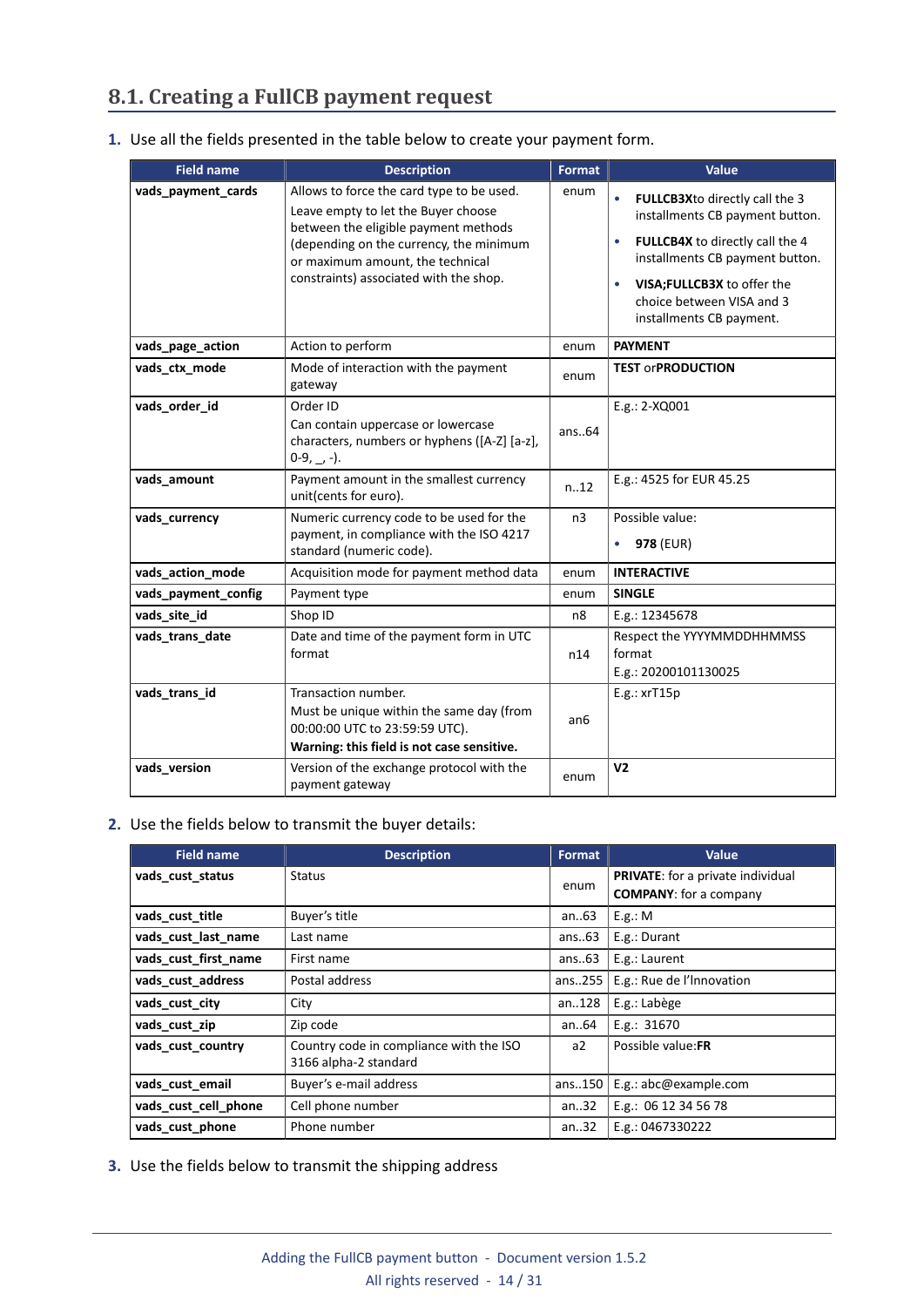| <b>Field name</b>                   | <b>Description</b>                                                                                                                                               | <b>Format</b> | Value                                                                                                     |
|-------------------------------------|------------------------------------------------------------------------------------------------------------------------------------------------------------------|---------------|-----------------------------------------------------------------------------------------------------------|
| vads_ship_to_status                 | Allows to specify the type of the shipping<br>address.                                                                                                           | enum          | <b>PRIVATE</b> : for shipping to a private<br>individual<br><b>COMPANY</b> : for shipping to a<br>company |
| vads_ship_to_first_name             | First name                                                                                                                                                       | ans $.63$     | E.g.: Albert                                                                                              |
| vads ship to last name              | Last name                                                                                                                                                        | ans $.63$     | E.g.: Durant                                                                                              |
| vads_ship_to_street                 | Postal address                                                                                                                                                   | ans255        | E.g.: Rue Sainte Catherine                                                                                |
| vads_ship_to_street2                | Address line 2                                                                                                                                                   | ans255        |                                                                                                           |
| vads_ship_to_zip                    | Zip code                                                                                                                                                         | an64          | E.g.: 33000                                                                                               |
| vads ship to city                   | City                                                                                                                                                             | an128         | E.g.: Bordeaux                                                                                            |
| vads_ship_to_country                | Country code in compliance with the ISO<br>3166 standard (required for triggering one<br>or more actions if the Shipping country<br>control profile is enabled). | a2            | E.g.: FR                                                                                                  |
| vads_ship_to_phone_nun Phone number |                                                                                                                                                                  | ans.32        | E.g.: 0460030288                                                                                          |

- **4.** Add optional fields according to your requirements (see **Using additional features** chapter of the *[Implementation](https://docs.lyra.com/en/collect/form-payment/standard-payment/sitemap.html) Guide Hosted Payment Page*).
- **5.** Compute the value of the **signature** field using all the fields of your form that start with **vads\_** (see chapter **Computing the signature** of the *[Implementation](https://docs.lyra.com/en/collect/form-payment/standard-payment/sitemap.html) Guide Hosted Payment Page* available on our website).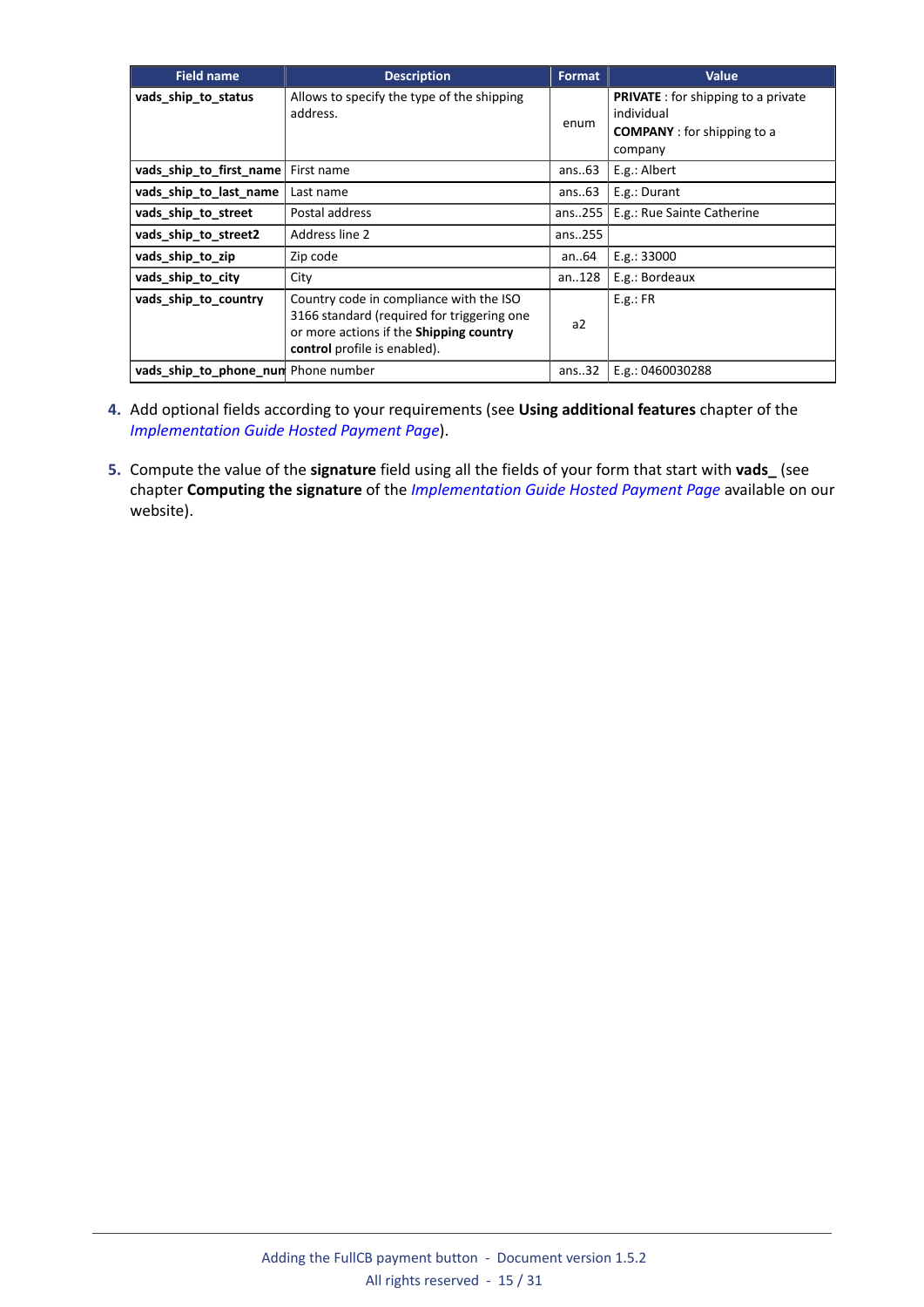### <span id="page-15-0"></span>**8.2. Improving acceptance rate**

FullCB allows merchants to transmit transaction and customer history data to optimize their acceptance strategies and improve their conversion rates.

To transmit this data, use the field**vads\_acquirer\_transient\_data**and respect the following format:

```
{"FULLCB":{"data":"<code data 1>=<valeur data 1>#<code data 2>=<valeur data 2>"}}
```
Example:

```
{"FULLCB":{"data":"CNEW=0#DC=14122021"}}
```
All the data is optional, when the value of the input is empty or you cannot retrieve it, it does not need to be sent.

The maximum length of the "data" value is 400 characters.

#### **List of available data**:

| <b>Data</b>                                                                                               | Code           |
|-----------------------------------------------------------------------------------------------------------|----------------|
| <b>Registered customer</b>                                                                                | <b>CFID</b>    |
| Type: Numeric   Length: 1                                                                                 |                |
| 0: No                                                                                                     |                |
| 1: Yes                                                                                                    |                |
| <b>New customer</b>                                                                                       | <b>CNEW</b>    |
| Type: Numeric   Length: 1                                                                                 |                |
| Information indicating whether the customer is known to the store.                                        |                |
| The possible values are:                                                                                  |                |
| 0: The customer is known to the store.<br>$\bullet$                                                       |                |
| 1: It's a new customer and is not known to the store.<br>$\bullet$                                        |                |
| <b>Customer segmentation</b>                                                                              | <b>URFM</b>    |
| Type: Alphanumeric   Max length: 2                                                                        |                |
| If you have a customer segmentation, information indicating customer segmentation in the store            |                |
| The value must not exceed two characters and can be chosen by the store owner. In order to interpret this |                |
| value, you will need to provide a description of the segmentation to FullCB                               |                |
| First purchase date                                                                                       | DF             |
| Type: Numeric   Length: 8   Format: MMDDYYYY                                                              |                |
| Date on which the customer made his first purchase on your website.                                       |                |
| If this is their first purchase, enter the current date.                                                  |                |
| Number of orders made by the customer since the beginning of the business relationship                    | V <sub>1</sub> |
| Type: Numeric   Max length: 2                                                                             |                |
| Volume of orders made (and completed) by the customer since their account was created.                    |                |
| If first purchase indicate 0                                                                              |                |
| Total amount of purchases made by the customer since the beginning of the business relationship           | M1             |
| Type: Numeric   Max length: 5                                                                             |                |
| Turnover in Euros of orders completed by the customer since their account was created.                    |                |
| If first purchase indicate 0                                                                              |                |
| Total number of orders made by the customer over the past 12 months                                       | V <sub>2</sub> |
| Type: Numeric   Max length: 2                                                                             |                |
| Volume of orders made (and completed) by the customer over the past 12 months.                            |                |
| If first purchase indicate 0                                                                              |                |
| Total amount of purchases made by the customer over the past 12 months                                    | M <sub>2</sub> |
| Type: Numeric   Max length: 5                                                                             |                |
| Turnover in Euros of orders completed by the customer over the past 12 months.                            |                |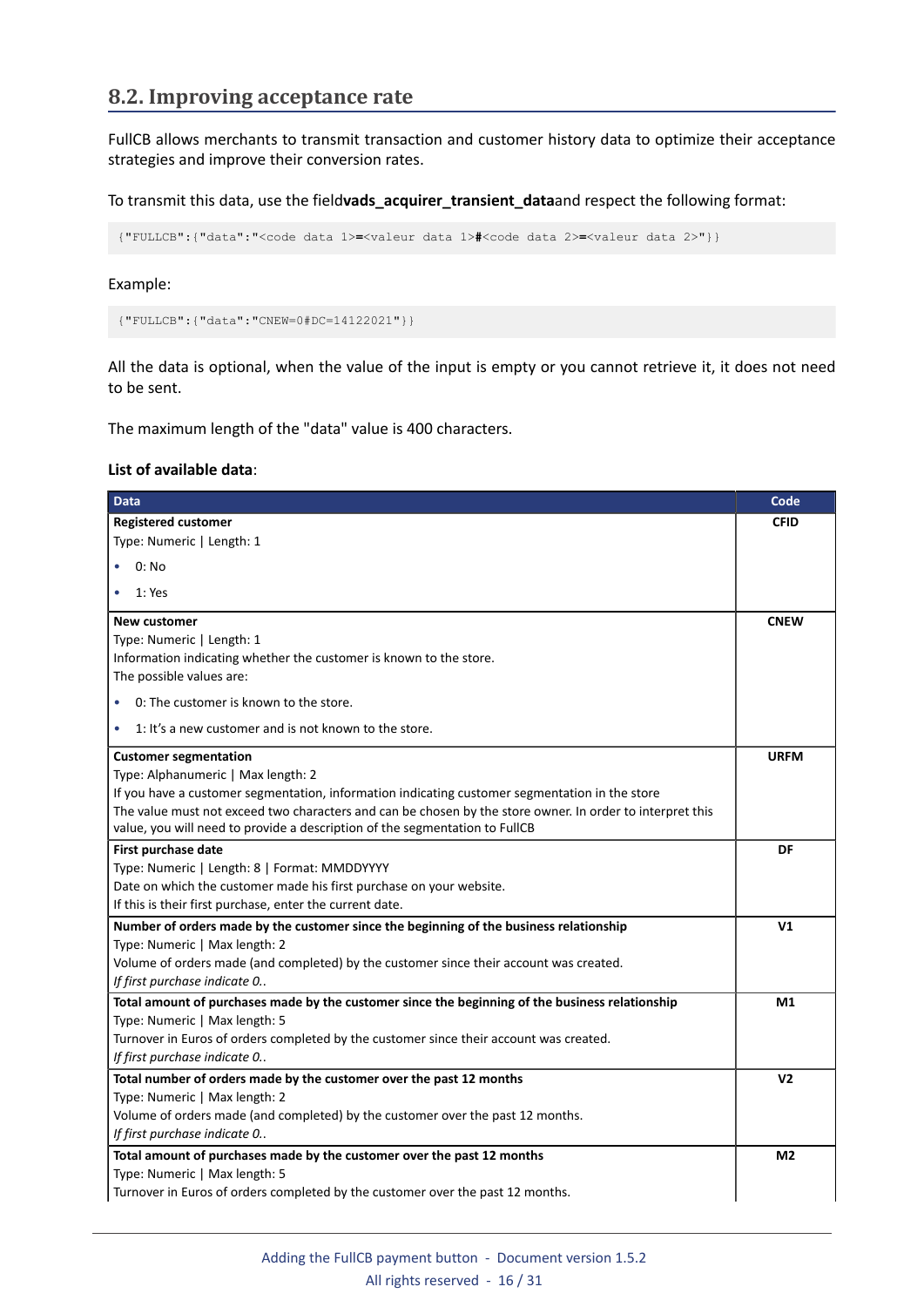<span id="page-16-1"></span><span id="page-16-0"></span>

| <b>Data</b>                                                                                                                      | Code |
|----------------------------------------------------------------------------------------------------------------------------------|------|
| If first purchase indicate 0                                                                                                     |      |
| Shipping mode for the first order                                                                                                | LP   |
| Type: Alphanumeric   Length: 1<br>Shipping type used for the first order of the customer (express, pickup point).                |      |
| If this is their first order, specify the delivery method of the order in progress.                                              |      |
| Possible values:                                                                                                                 |      |
| A: Chronopost<br>٠                                                                                                               |      |
| B: Click & collect - Store Pickup<br>٠                                                                                           |      |
| C: Relais Colis<br>$\bullet$                                                                                                     |      |
| <b>D</b> : Carrier<br>$\bullet$                                                                                                  |      |
| E : Colissimo Domicile<br>$\bullet$                                                                                              |      |
| F: Others<br>$\bullet$                                                                                                           |      |
| <b>G</b> : Chronopost Express<br>$\bullet$                                                                                       |      |
| Shipping mode of the current order                                                                                               | LD   |
| Type: Alphanumeric   Length: 1                                                                                                   |      |
| Shipping type used on the order (Chrono, Point relais).<br>Possible values: see Shipping mode for the first order.               |      |
| Payment method for the first order                                                                                               | RP   |
| Type: Alphanumeric   Length: 1                                                                                                   |      |
| Type of payment used for the first order of the customer (CB, PayPal, etc.).                                                     |      |
| If this is their first order, specify the payment method of the order in progress.<br>Possible values:                           |      |
| A:CB                                                                                                                             |      |
|                                                                                                                                  |      |
| <b>B</b> : PayPal<br>٠                                                                                                           |      |
| $C:$ Amex<br>$\bullet$                                                                                                           |      |
| <b>D</b> : Private card (Aurore type)<br>$\bullet$                                                                               |      |
| E: 3/4XCB<br>$\bullet$                                                                                                           |      |
| $F:$ Extended credit (5X, 10X, )<br>$\bullet$                                                                                    |      |
| <b>G</b> : Wire transfer<br>$\bullet$                                                                                            |      |
| H: Cheque                                                                                                                        |      |
| I: Gift card<br>$\bullet$                                                                                                        |      |
| J: Gift cheque<br>$\bullet$                                                                                                      |      |
| Payment method for the last order                                                                                                | RD   |
| Type: Alphanumeric   Length: 1<br>Type of payment used for the customer's last order before the current order (CB, PayPal, etc.) |      |
| If this is their first order, specify the payment method of the order in progress.                                               |      |
| Possible values: see Payment method for the first order.                                                                         |      |
| Device of the order in progress                                                                                                  | DE   |
| Type: Alphanumeric   Length: 1                                                                                                   |      |
| Type of device used on the current order.<br>Possible values:                                                                    |      |
| A: Desktop<br>۰                                                                                                                  |      |
| <b>B</b> : Smartphone<br>۰                                                                                                       |      |
| $C:$ tablet<br>۰                                                                                                                 |      |
| <b>Article number Component PC</b>                                                                                               | VC   |
| Type: Numeric   Max length: 2                                                                                                    |      |
| In the active shopping cart, number of items in the "PC component" category.                                                     |      |
| If there are no items in the "PC Component" category, do not send this data.                                                     |      |
| PC Component turnover                                                                                                            | МC   |
| Type: Numeric   Max length: 5<br>In the active shopping cart, turnover in Euros of items in the "PC component" category.         |      |
|                                                                                                                                  |      |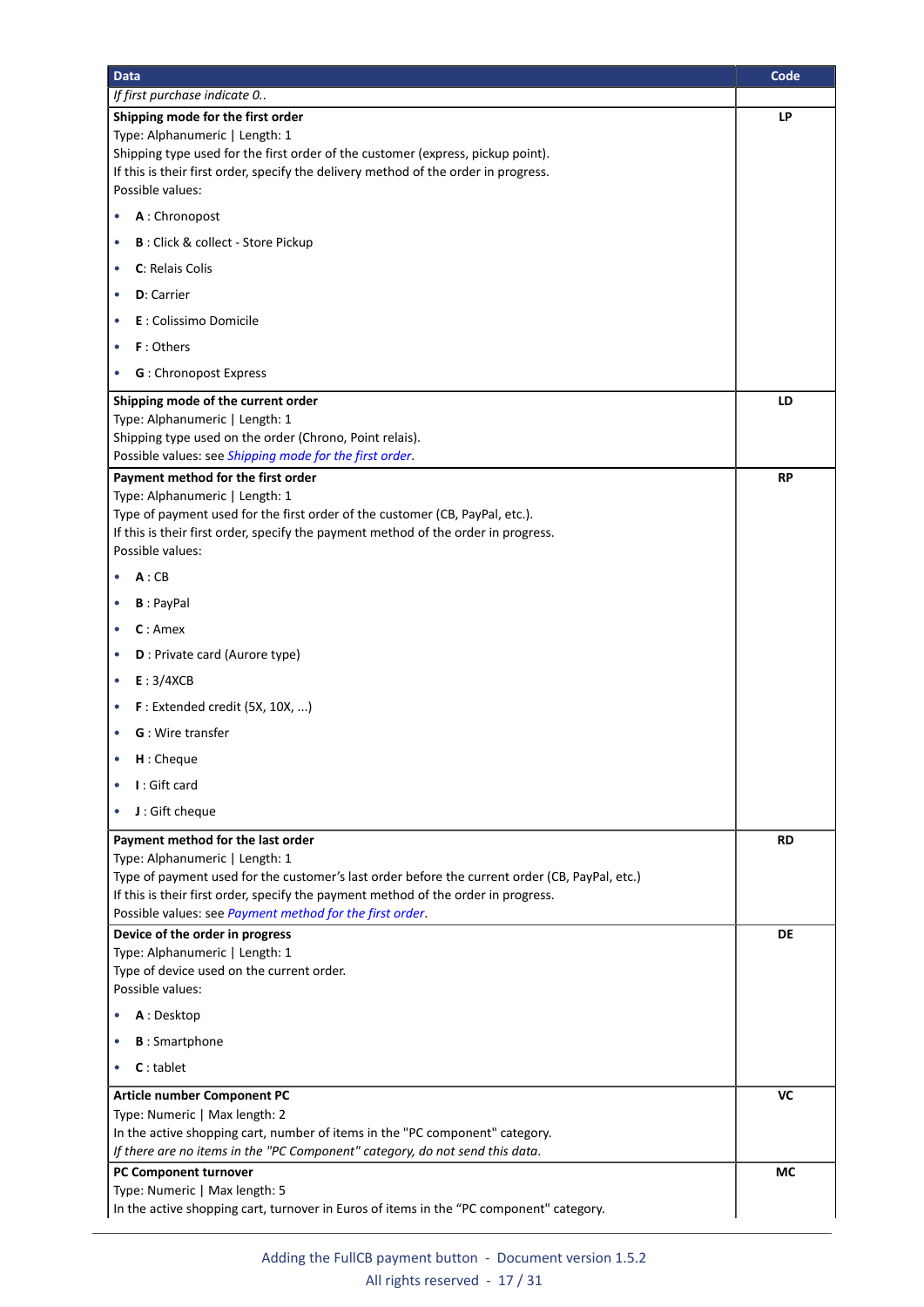| <b>Data</b>                                                                                     | Code      |
|-------------------------------------------------------------------------------------------------|-----------|
| Without decimal part.                                                                           |           |
| If there are no items in the "PC Component" category, do not send this data.                    |           |
| Telephony item number                                                                           | VT        |
| Type: Numeric   Max length: 2                                                                   |           |
| In the active shopping cart, number of items in the "Telephony" category.                       |           |
| If there are no items in the "Telephony" category, do not send this data.                       |           |
| <b>Telephony turnover</b>                                                                       | МT        |
| Type: Numeric   Max length: 5                                                                   |           |
| In the active shopping cart, turnover in Euros of items in the "Telephony" category             |           |
| Without decimal part.                                                                           |           |
| If there are no items in the "Telephony" category, do not send this data.                       |           |
| PC/Laptop item number                                                                           | VL        |
| Type: Numeric   Max length: 2                                                                   |           |
| In the active shopping cart, number of items in the "PC/Laptop".                                |           |
| In the active shopping cart, number of items in the "PC/Laptop".                                |           |
| PC/Laptop turnover                                                                              | ML        |
| Type: Numeric   Max length: 5                                                                   |           |
| In the active shopping cart, turnover in Euros of items in the "PC/Laptop" category.            |           |
| Without decimal part.                                                                           |           |
| In the active shopping cart, number of items in the "PC/Laptop".                                |           |
| Audio item number                                                                               | VS        |
| Type: Numeric   Max length: 2                                                                   |           |
| In the active shopping cart, number of items in the "Audio" category.                           |           |
| If there are no items in the "Audio" category, do not send this data.                           |           |
| <b>Audio turnover</b>                                                                           | ΜS        |
| Type: Numeric   Max length: 5                                                                   |           |
| In the active shopping cart, turnover in Euros of items in the "Audio" category.                |           |
| Without decimal part.                                                                           |           |
| If there are no items in the "Audio" category, do not send this data.                           |           |
| Video item number                                                                               | <b>VV</b> |
| Type: Numeric   Max length: 2                                                                   |           |
| In the active shopping cart, number of items in the "Video" category.                           |           |
| If there are no items in the "Video" category, do not send this data.                           |           |
| Video turnover                                                                                  | ΜV        |
| Type: Numeric   Max length: 5                                                                   |           |
| In the active shopping cart, turnover in Euros of items in the "Video" category.                |           |
| Without decimal part.                                                                           |           |
| If there are no items in the "Video" category, do not send this data.                           |           |
| Photo item number                                                                               | VP        |
| Type: Numeric   Max length: 2                                                                   |           |
| In the active shopping cart, number of items in the "Photo" category                            |           |
| If there are no items in the "Photo" category, do not send this data.                           |           |
| <b>Photo turnover</b>                                                                           | <b>MP</b> |
| Type: Numeric   Max length: 5                                                                   |           |
| In the active shopping cart, turnover in Euros of items in the "Photo" category.                |           |
| Without decimal part.                                                                           |           |
| If there are no items in the "Photo" category, do not send this data.                           |           |
| Household appliances item number                                                                | VE        |
| Type: Numeric   Max length: 2                                                                   |           |
| In the active shopping cart, number of items in the "Household appliances" category.            |           |
| If there are no items in the "Household appliances" category, do not send this data.            |           |
| Household appliances turnover                                                                   | <b>ME</b> |
| Type: Numeric   Max length: 5                                                                   |           |
| In the active shopping cart, turnover in Euros of items in the "Household appliances" category. |           |
| Without decimal part.                                                                           |           |
| If there are no items in the "Household appliances" category, do not send this data.            |           |
| <b>Furniture item number</b>                                                                    | VM        |
| Type: Numeric   Max length: 2                                                                   |           |
| In the active shopping cart, number of items in the "Furniture" category.                       |           |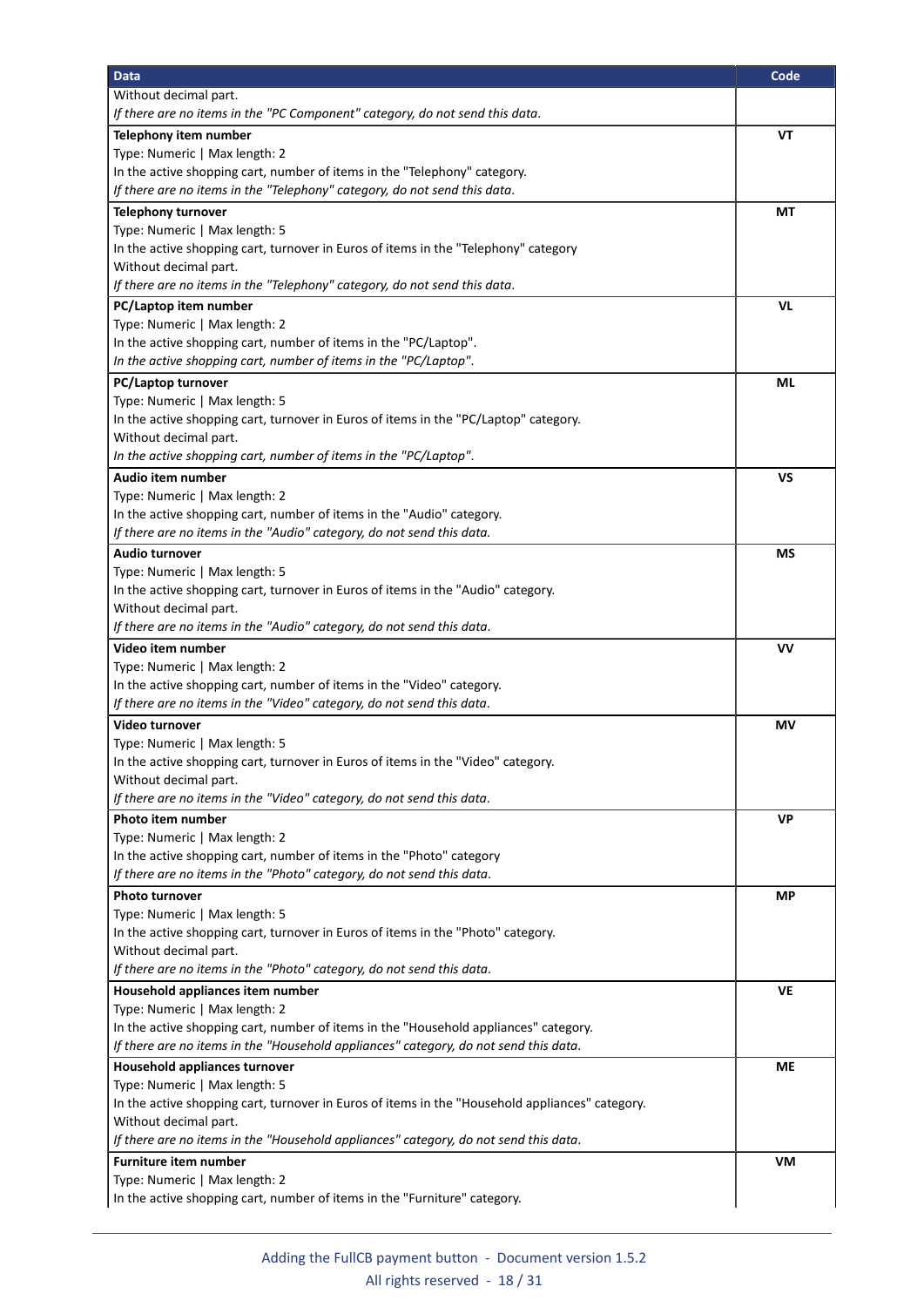| <b>Data</b>                                                                                                    | Code      |
|----------------------------------------------------------------------------------------------------------------|-----------|
| If there are no items in the "Furniture" category, do not send this data.                                      |           |
| <b>Furniture turnover</b>                                                                                      | МM        |
| Type: Numeric   Max length: 5                                                                                  |           |
| In the active shopping cart, turnover in euros of items in the "Furniture" category.                           |           |
| Without decimal part.                                                                                          |           |
| If there are no items in the "Furniture" category, do not send this data.                                      |           |
| Gardening/Entertainment item number                                                                            | VJ        |
| Type: Numeric   Max length: 2                                                                                  |           |
| In the active shopping cart, number of items in the "Gardening/Entertainment" category.                        |           |
| If there are no items in the "Gardening/Entertainment" category, do not send this data.                        |           |
| Gardening/Entertainment turnover                                                                               | MJ        |
| Type: Numeric   Max length: 5                                                                                  |           |
| In the active shopping cart, turnover in euros of items in the "Gardening/Entertainment" category.             |           |
| Without decimal part.                                                                                          |           |
| If there are no items in the "Gardening/Entertainment" category, do not send this data.                        |           |
| Other item number                                                                                              | <b>VA</b> |
| Type: Numeric   Max length: 2                                                                                  |           |
| In the active shopping cart, number of items in categories that do not fit into one of the categories above.   |           |
| If there is no data, do not send.                                                                              |           |
| <b>Others turnover</b>                                                                                         | MA        |
| Type: Numeric   Max length: 5                                                                                  |           |
| In the active shopping cart, turnover in euros in categories that do not fit into one of the categories above. |           |
| Without decimal part.                                                                                          |           |
| If there is no data, do not send.                                                                              |           |
| Service type                                                                                                   | SD        |
| Type: Alphanumeric   Length: 1                                                                                 |           |
| Service type If there are several services, we retrieve the information about the service with the highest     |           |
| amount.                                                                                                        |           |
| If there is no data, do not send.                                                                              |           |
| Possible values:                                                                                               |           |
| A                                                                                                              |           |
| в                                                                                                              |           |
|                                                                                                                |           |
| C                                                                                                              |           |
| D                                                                                                              |           |
| Services turnover                                                                                              | AS        |
| Type: Numeric   Max length: 5                                                                                  |           |
| In the active shopping cart, turnover in euros of all associated services.                                     |           |
| Without decimal part.                                                                                          |           |
| If there is no data, do not send.                                                                              |           |
| <b>Services number</b>                                                                                         | NS.       |
| Type: Numeric   Max length: 2                                                                                  |           |
| In the active shopping cart, number of associated services.                                                    |           |
| If there is no data, do not send.                                                                              |           |
| <b>Additional data 1</b>                                                                                       | DC        |
| Type: Alphanumeric   Length: 10                                                                                |           |
| Other data. If there is no data, do not send.                                                                  |           |
| <b>Additional data 2</b>                                                                                       | DI        |
| Type: Numeric   Max length: 3                                                                                  |           |
| Other data. If there is no data, do not send.                                                                  |           |
|                                                                                                                |           |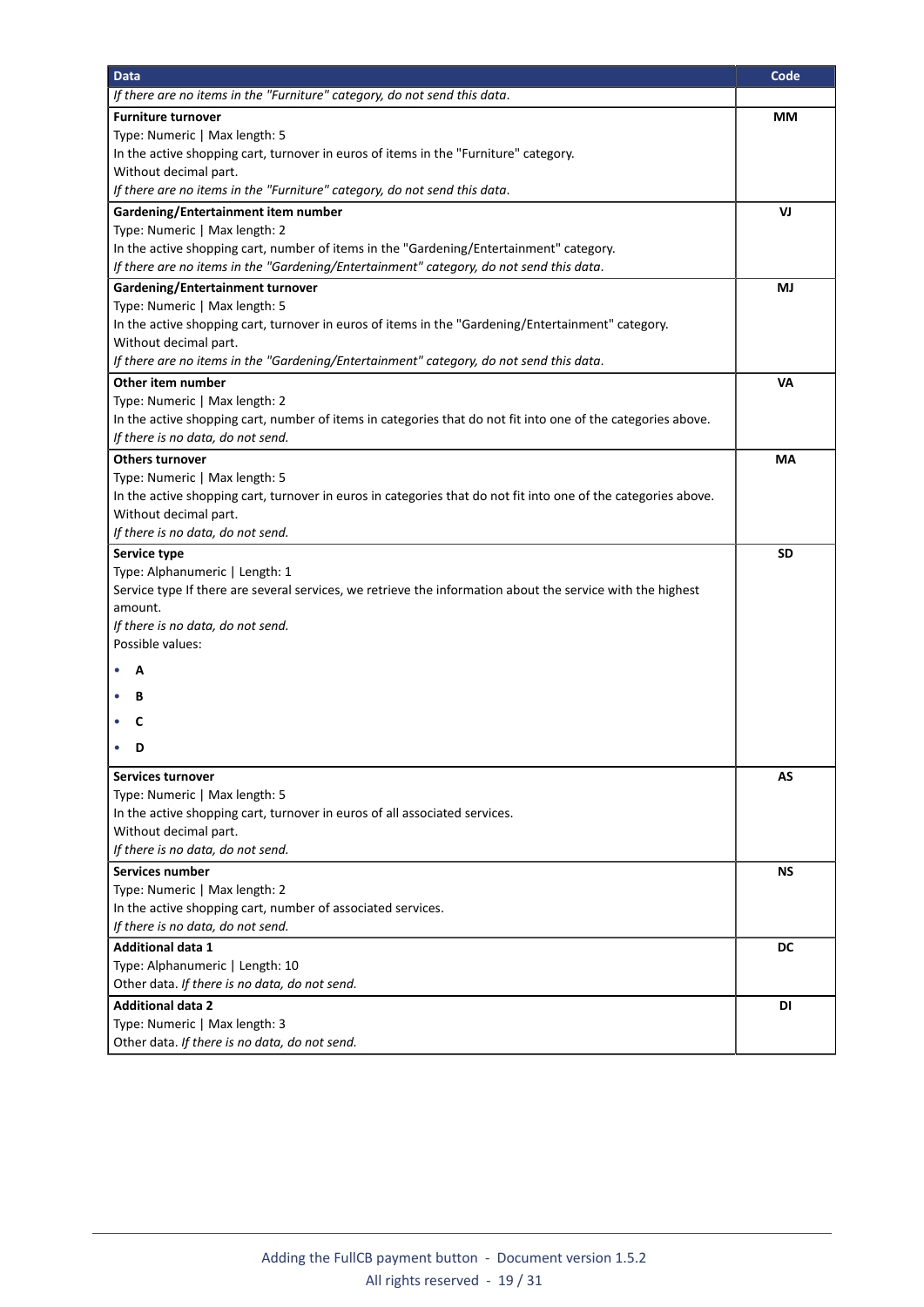<span id="page-19-0"></span>The buyer will be able to finalize his/her purchase once he/she is redirected to the payment page.

The buyer's browser must transmit the payment form data.

### <span id="page-19-1"></span>**9.1. Redirecting the buyer to the payment page**

The URL of the payment gateway is:

*<https://secure.lyra.com/vads-payment/>*

#### Example of parameters sent to the payment gateway:

| <form action="https://secure.lyra.com/vads-payment/" method="POST"></form>                   |
|----------------------------------------------------------------------------------------------|
| <input name="vads action mode" type="hidden" value="INTERACTIVE"/>                           |
| <input name="vads amount" type="hidden" value="30000"/>                                      |
| <input name="vads currency" type="hidden" value="978"/>                                      |
| <input name="vads cust id" type="hidden" value="Client"/>                                    |
| <input name="vads cust status" type="hidden" value="PRIVATE"/>                               |
| <input name="vads cust first name" type="hidden" value="Jeanne"/>                            |
| <input name="vads cust last name" type="hidden" value="Gauthier"/>                           |
| <input name="vads cust phone" type="hidden" value="0123456789"/>                             |
| <input name="vads cust cell phone" type="hidden" value="0612345678"/>                        |
| <input name="vads cust email" type="hidden" value="jq@example.net"/>                         |
| <input name="vads cust address number" type="hidden" value="109"/>                           |
| <input name="vads cust address" type="hidden" value="rue de l'innovation"/>                  |
| <input name="vads cust city" type="hidden" value="Labège"/>                                  |
| <input name="vads cust country" type="hidden" value="FR"/>                                   |
| <input name="vads cust title" type="hidden" value="MME"/>                                    |
| <input name="vads cust zip" type="hidden" value="31670"/>                                    |
| <input name="vads ctx mode" type="hidden" value="TEST"/>                                     |
| <input name="vads order id" type="hidden" value="CMD012859"/>                                |
| <input name="vads page action" type="hidden" value="PAYMENT"/>                               |
| <input name="vads payment cards" type="hidden" value="FULLCB3X"/>                            |
| <input name="vads payment config" type="hidden" value="SINGLE"/>                             |
| <input name="vads ship to first name" type="hidden" value="Jeanne"/>                         |
| <input name="vads ship to last name" type="hidden" value="Gauthier"/>                        |
| <input name="vads ship to phone num" type="hidden" value="0612345678"/>                      |
| <input name="vads ship to status" type="hidden" value="PRIVATE"/>                            |
| <input name="vads ship to street number" type="hidden" value="109"/>                         |
| <input name="vads ship to street" type="hidden" value="Rue de l'innovation"/>                |
| <input name="vads ship to zip" type="hidden" value="31670"/>                                 |
| <input name="vads ship to city" type="hidden" value="Labèqe"/>                               |
| <input name="vads ship to country" type="hidden" value="FR"/>                                |
| <input name="vads site id" type="hidden" value="12345678"/>                                  |
| <input name="vads trans date" type="hidden" value="20200326101407"/>                         |
| <input name="vads trans id" type="hidden" value="362812"/>                                   |
| <input name="vads version" type="hidden" value="V2"/>                                        |
| <input name="signature" type="hidden" value="NM25DPLKEbtGEHCDHn8MBT4ki6aJI/ODaWhCzCnAfvY="/> |
| <input name="pay" type="submit" value="Pay"/>                                                |
| $\langle$ /form $\rangle$                                                                    |
|                                                                                              |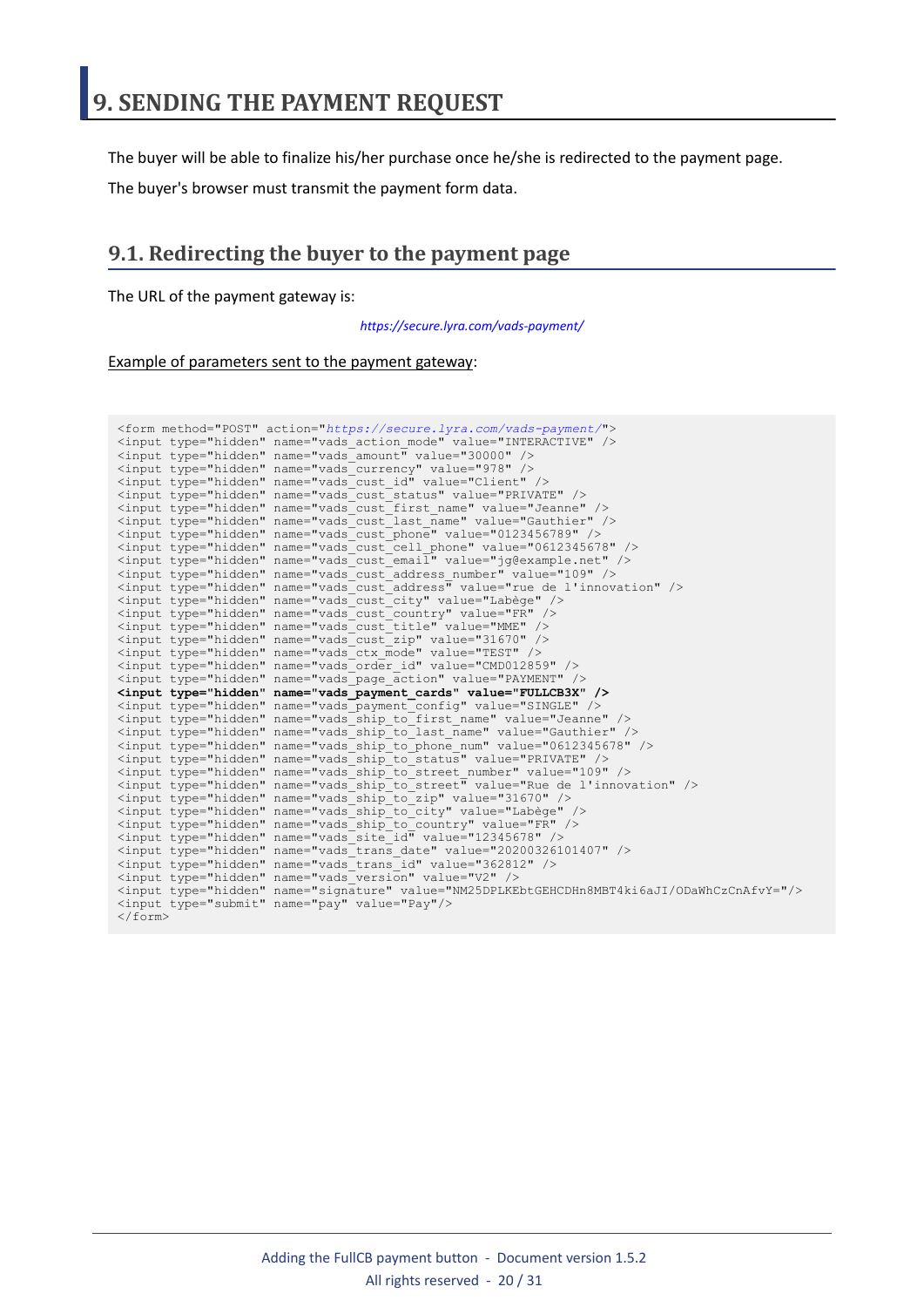## <span id="page-20-0"></span>**9.2. Processing errors**

If the payment gateway detects an error while receiving the form, an error message will appear and the buyer will not be able to proceed to the payment.

#### In TEST mode

The message indicates the source of the error and provides a link to the error code description to help you fix it.

#### In PRODUCTION mode

The message simply indicates to the buyer that a technical problem has occurred.

In both cases the merchant receives a notification e-mail.

It contains:

- the source of the error,
- a link to possible causes to facilitate its analysis,
- all the fields of the form.

A description of the error codes with their possible causes is available on our website

*<https://docs.lyra.com/fr/collect/error-code/error-00.html>*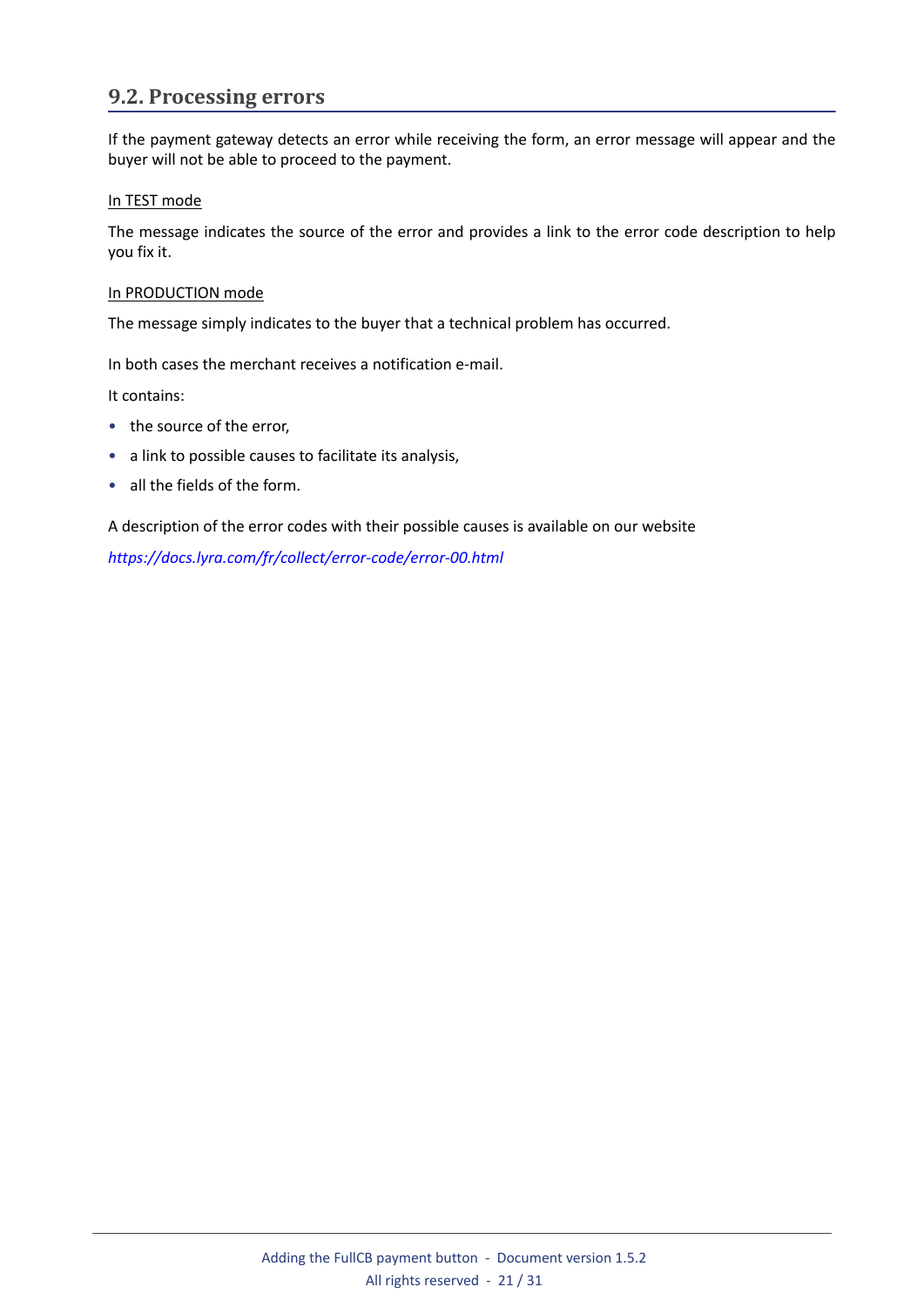<span id="page-21-0"></span>The analysis of the payment result is described in the *Hosted Payment Page Implementation Guide* available in our online documentation archive (*<https://docs.lyra.com/fr/>*).

This document only describes the steps for processing data relative to the response of a payment made with FullCB.

## <span id="page-21-1"></span>**10.1. Processing the response data**

Here is an example of analysis to guide you through processing the response data.

- **1.** Identify the order by retrieving the value of the **vads\_order\_id** field. Make sure that the order status has not been updated yet.
- **2.** Retrieve the payment result transmitted in the **vads\_trans\_status** field.

Its value allows you to define the order status.

| <b>Value</b>     | <b>Description</b>                                                                                                            |
|------------------|-------------------------------------------------------------------------------------------------------------------------------|
| <b>ABANDONED</b> | Payment abandoned by the buyer<br>The transaction was not created, and is therefore not visible in the Expert Back<br>Office. |
| <b>CAPTURED</b>  | Captured<br>The transaction has been captured by the bank.                                                                    |
| <b>CANCELLED</b> | Canceled<br>Cancellation by the buyer, the acquirer or the payment gateway.                                                   |
| <b>REFUSED</b>   | Refused                                                                                                                       |

- **3.** Retrieve the payment reference transmitted in the **vads\_trans\_id** field.
- **4.** Retrieve the field **vads\_trans\_uuid** containing the unique reference of the transaction generated by the payment server.
- **5.** Retrieve the value of the **vads\_trans\_date** field to identify the payment date.
- **6.** Retrieve the used amount and currency. To do this, retrieve the values of the following fields:

| Field name    | <b>Description</b>                                 |
|---------------|----------------------------------------------------|
| vads amount   | Payment amount in the smallest currency unit.      |
| vads currency | Numeric code of the currency used for the payment. |

*Table 1: Analysis of the payment amount and currency*

**7.** Retrieving data from payment method used for the payment by analysing the following fields:

| Nom du champ                                               | <b>Description</b>                                                                        |
|------------------------------------------------------------|-------------------------------------------------------------------------------------------|
| vads card brand<br>Used payment method.<br>Populated with: |                                                                                           |
|                                                            | <b>FULLCB3X for payment in 3 installments.</b><br>FULLCB3X for payment in 4 installments. |
| vads acquirer network                                      | Acquirer network code. Populated with FULLCB.                                             |

**8.** Retrieve all the order, buyer and shipping details.

These details will be provided in the response only of they have been transmitted in the payment form.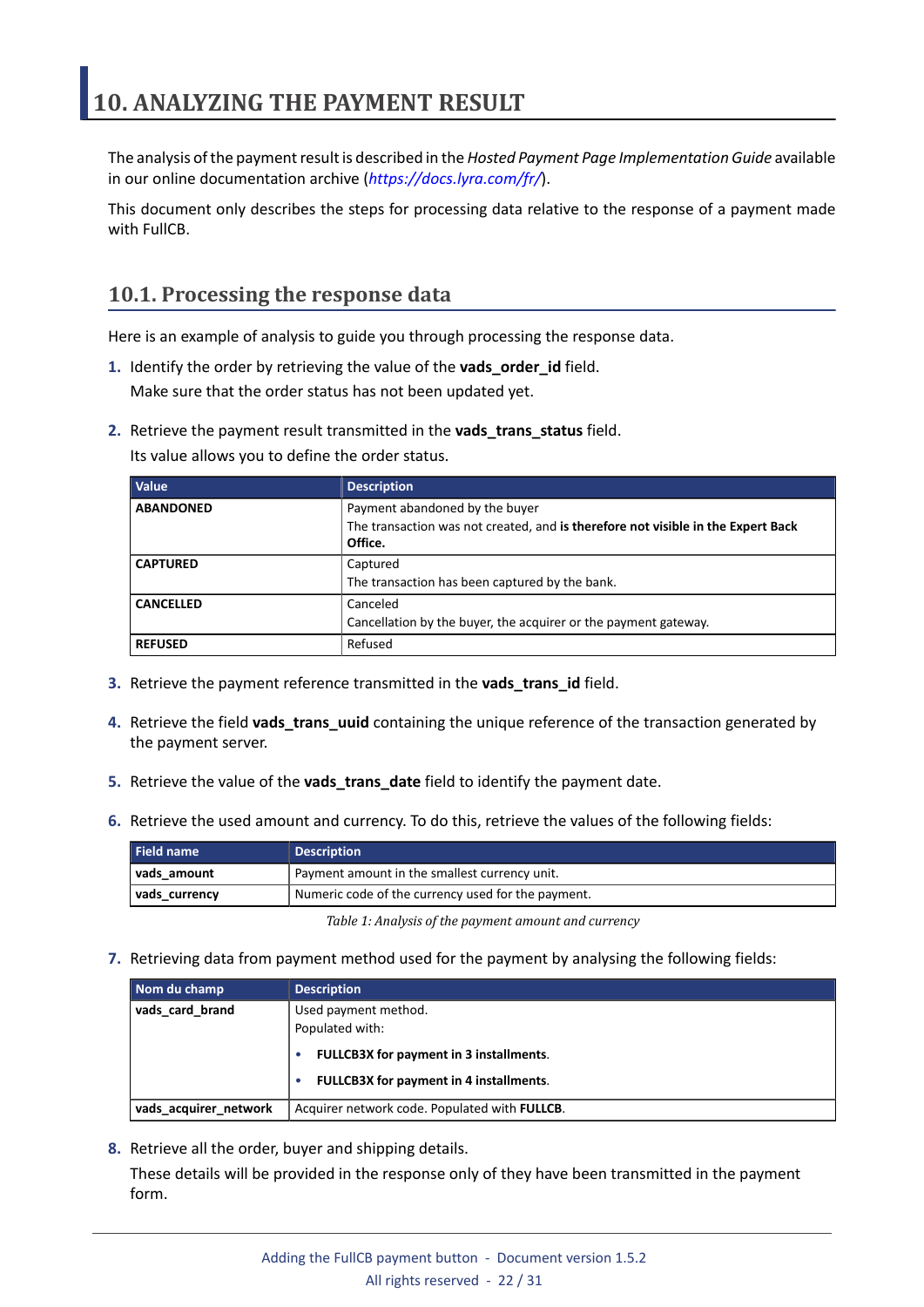Their values are identical to the ones submitted in the form.

**9.** Proceed to order update.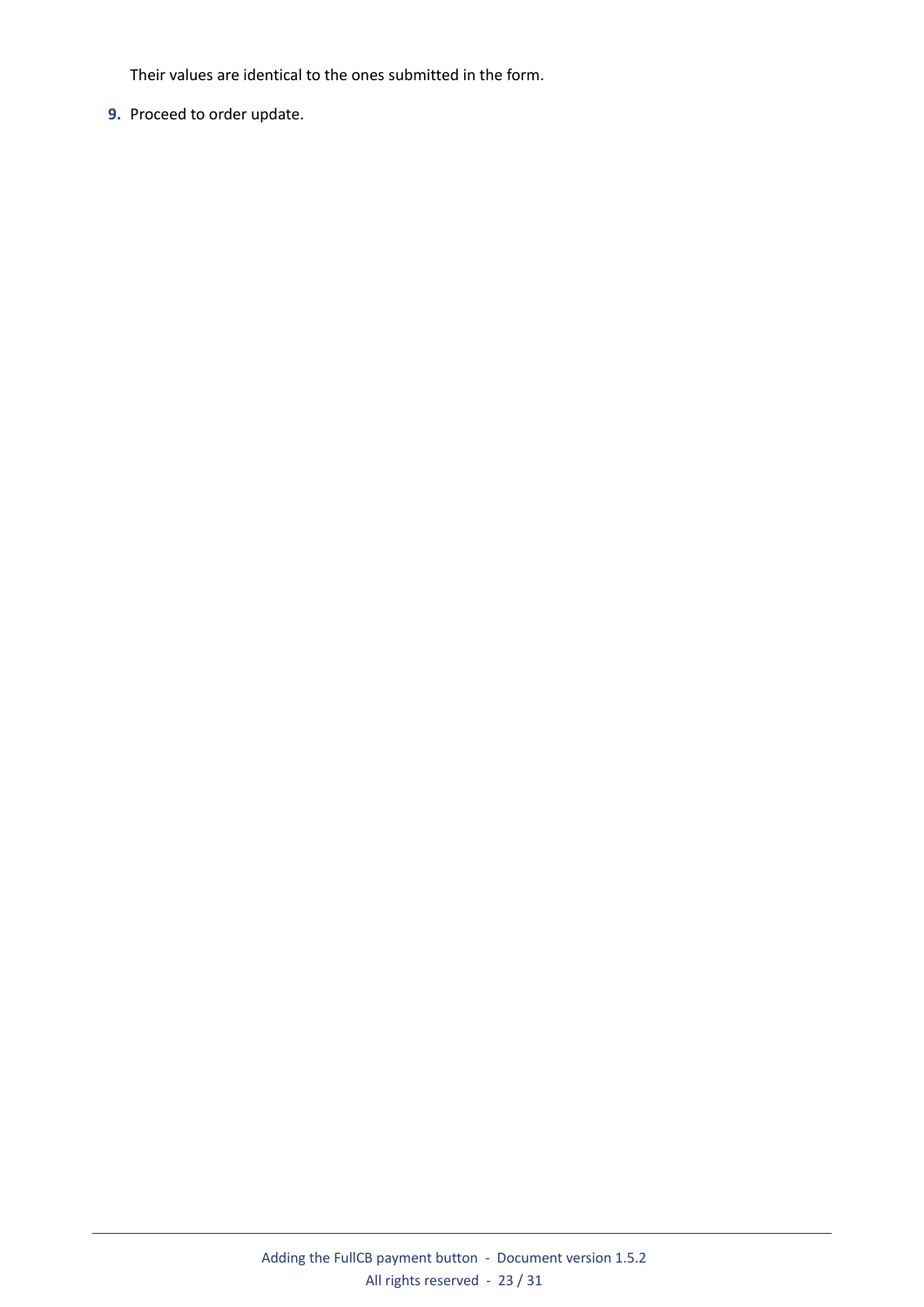<span id="page-23-0"></span>The result of the authorization is transmitted in the **vads\_auth\_result** field.

This field is set to:

- **00** when the credit request is accepted,
- One of the values below when the payment is rejected:

| <b>Codes</b> | <b>Description</b>        |
|--------------|---------------------------|
| 01           | Technical error           |
| 10           | Request refused           |
| 20           | Incorrect signature       |
| 21           | Mandatory field missing   |
| 22           | Incorrect format          |
| 27           | Request reference unknown |
| 30           | Abandoned payment         |
| 40           | Expired session           |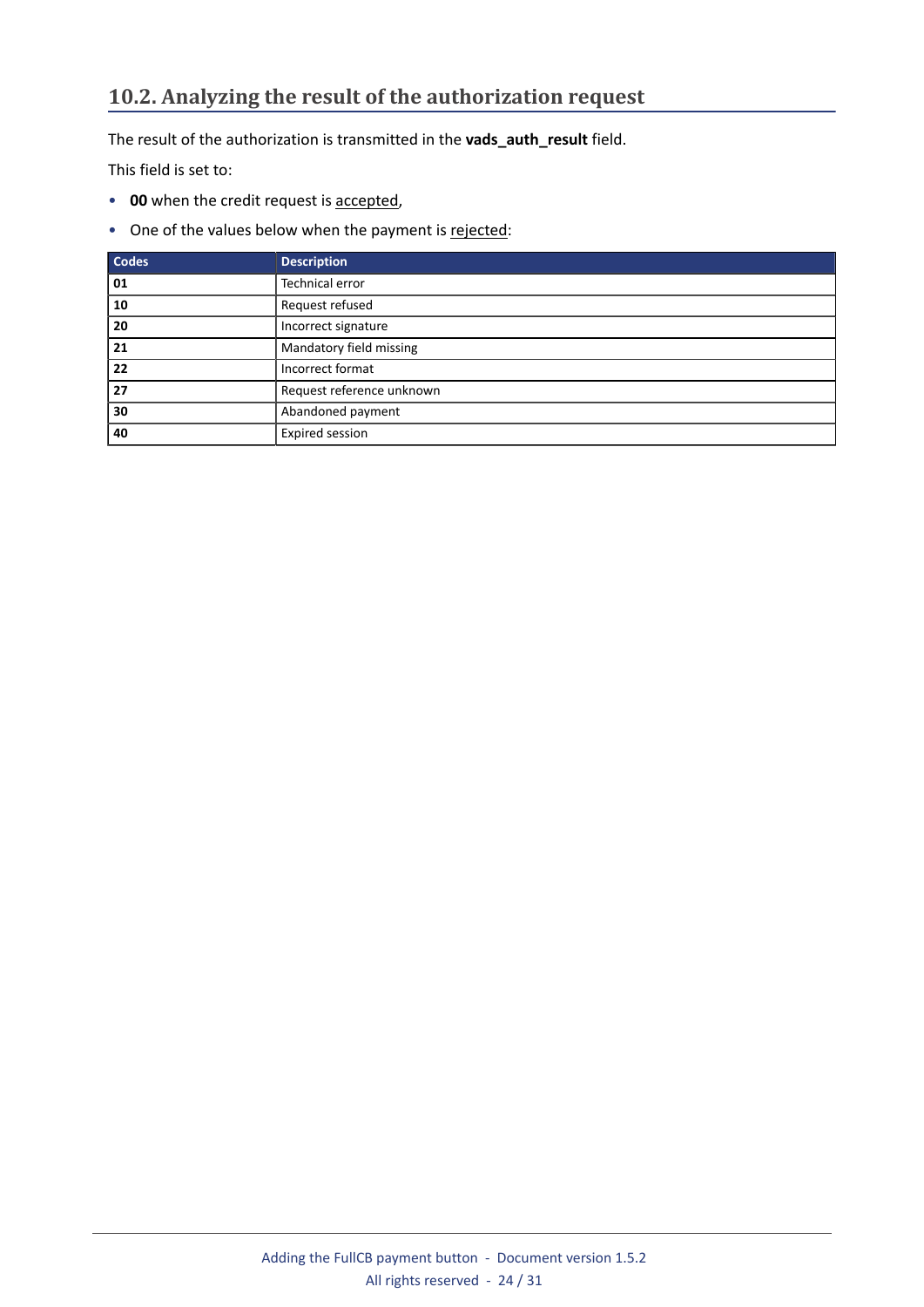<span id="page-24-0"></span>In order to offer payment with FullCB to your buyers, you must enter the order number in the **Reference** field when creating the payment order:

**Warning**: the FullCB payment will not be offered if the **Automatically create a token** box has been checked.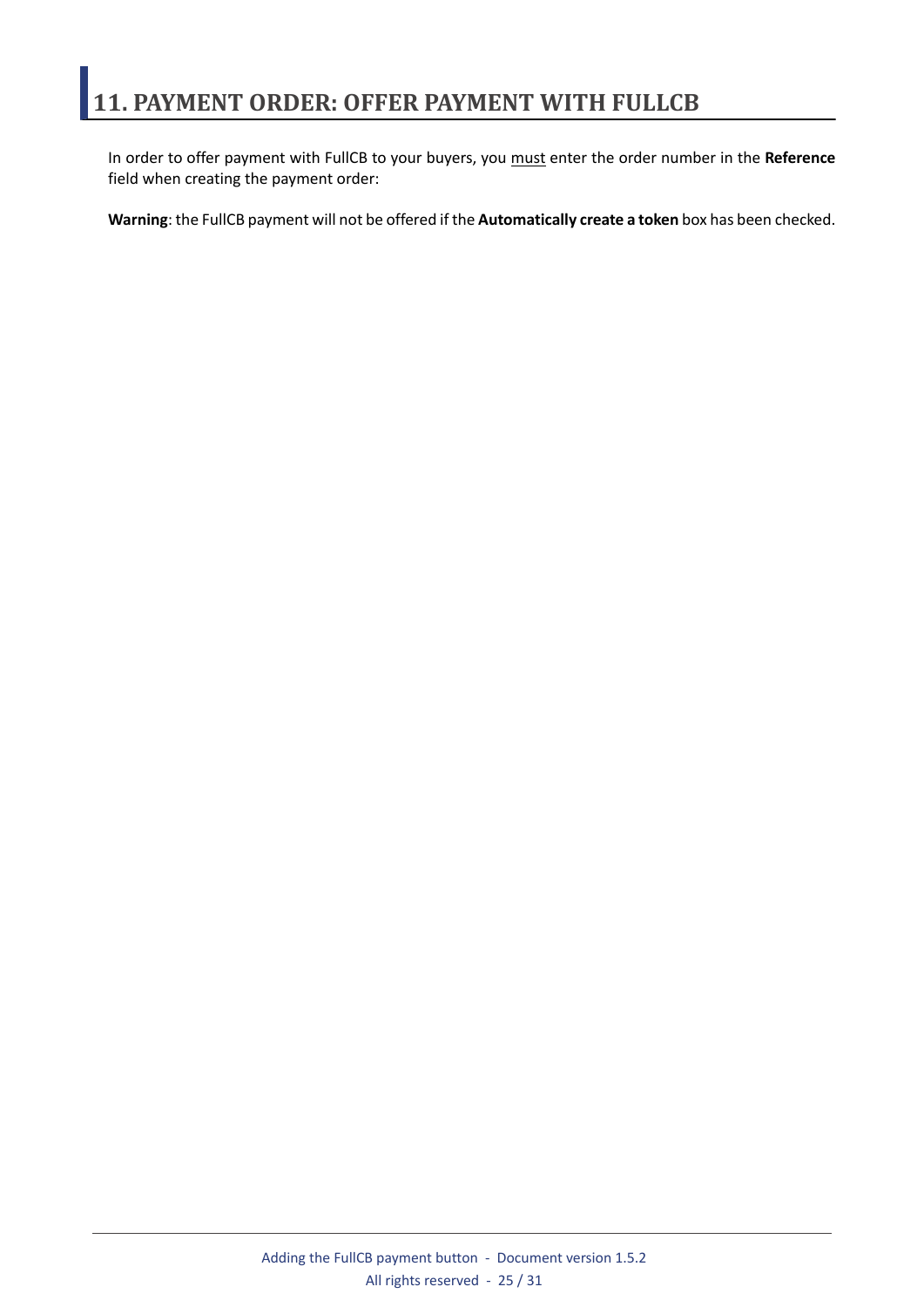## <span id="page-25-0"></span>**12. MANAGING FULLCB TRANSACTIONS FROM THE EXPERT BACK OFFICE**

### <span id="page-25-1"></span>**12.1. Viewing transaction details**

Transactions can be viewed in the Expert Back Office via the **Management** > **Transactions** menu.

Via the **Management** menu, the merchant has access to real and TEST transactions.

### *Note:*

*Depending on the access rights, TEST transactions (e.g.: developer profile) and/or real transactions (e.g.: accountant profile) can be viewed.*

The content of the **Transactions is progress** tab is displayed by default. All the transactions of the day are listed.

Click the **Captured transactions** tab to display captured payments.



To view the details of a transaction:

- **1.** Select a FullCB transaction.
- **2.** Right click on it and select **Display transaction details** or double-click the transaction you wish to see the details of..

The **Details of a transaction** dialog box appears.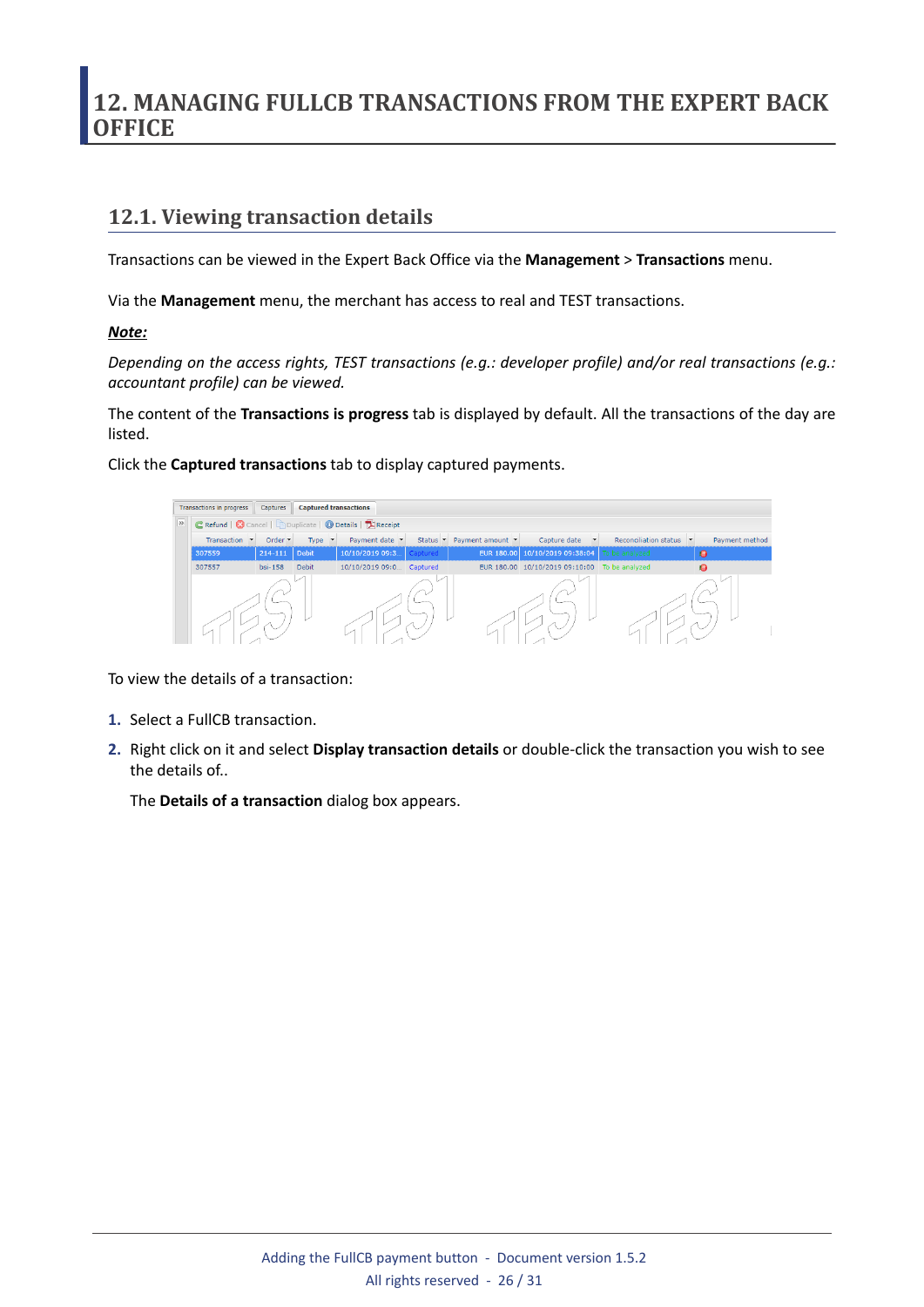|                                  | <b>O Details A</b> Buyer <b>A</b> Risk assessment                 | Event log                                             |  |
|----------------------------------|-------------------------------------------------------------------|-------------------------------------------------------|--|
|                                  | <b>El Transaction identification</b>                              |                                                       |  |
|                                  | Transaction: 307557                                               |                                                       |  |
|                                  |                                                                   | Transaction UUID: 331ab46920dd4a79bca70c79cacf5b2b    |  |
|                                  | Order reference: bsi-158                                          |                                                       |  |
|                                  |                                                                   | <b>Shop: Larm SMS (NESSREEL)</b>                      |  |
|                                  | Submitted amount: EUR 180.00                                      |                                                       |  |
|                                  | Type: Debit                                                       |                                                       |  |
| <b>El Transaction life cycle</b> |                                                                   |                                                       |  |
|                                  |                                                                   | Status: Captured                                      |  |
|                                  |                                                                   | Creation date: 10/10/2019 09:10:00                    |  |
|                                  | Requested capture date: 10/10/2019 09:10:25                       |                                                       |  |
|                                  | Reconciliation status: To be analyzed                             |                                                       |  |
| <b>El Payment method</b>         |                                                                   |                                                       |  |
|                                  | Payment method :                                                  |                                                       |  |
| $\exists$ Authorization          |                                                                   |                                                       |  |
|                                  | Merchant ID (MID): 1234567                                        |                                                       |  |
|                                  | Authorization return: 0: Request accepted                         |                                                       |  |
|                                  |                                                                   | Authorization date: 10/10/2019 09:10:14               |  |
| $\exists$ Technical data         |                                                                   |                                                       |  |
|                                  | <b>Instant Payment Notification URL Undefined URL</b><br>status:  |                                                       |  |
| $\equiv$ Source details          |                                                                   |                                                       |  |
|                                  |                                                                   | Source: E-commerce                                    |  |
|                                  |                                                                   | Source device: Chrome 77.0.3865.90 - Windows 10 v10.0 |  |
|                                  | <b>C</b> Refund   <b>C</b> Cancel   Duplicate   <b>TA Receipt</b> |                                                       |  |

*Figure 1: Example of a captured transaction detail*

The details include

- The payment method
- The transaction identifier
- The transaction amount

*Reminder: BNPP Personal Finance credits the merchant with the transaction total amount.*

- the creation date of the transaction
- The requested capture date
- the transaction status

### <span id="page-26-0"></span>**12.2. Making a refund**

This payment method supports partial and total refund of a captured transaction.

To perform a refund:

- **1.** In the Captured transactions tab, select the transaction to refund.
- **2.** Right-click the transaction to display the context menu.
- **3.** Select **Making a refund**.



**4.** Enter the amount that you want to refund.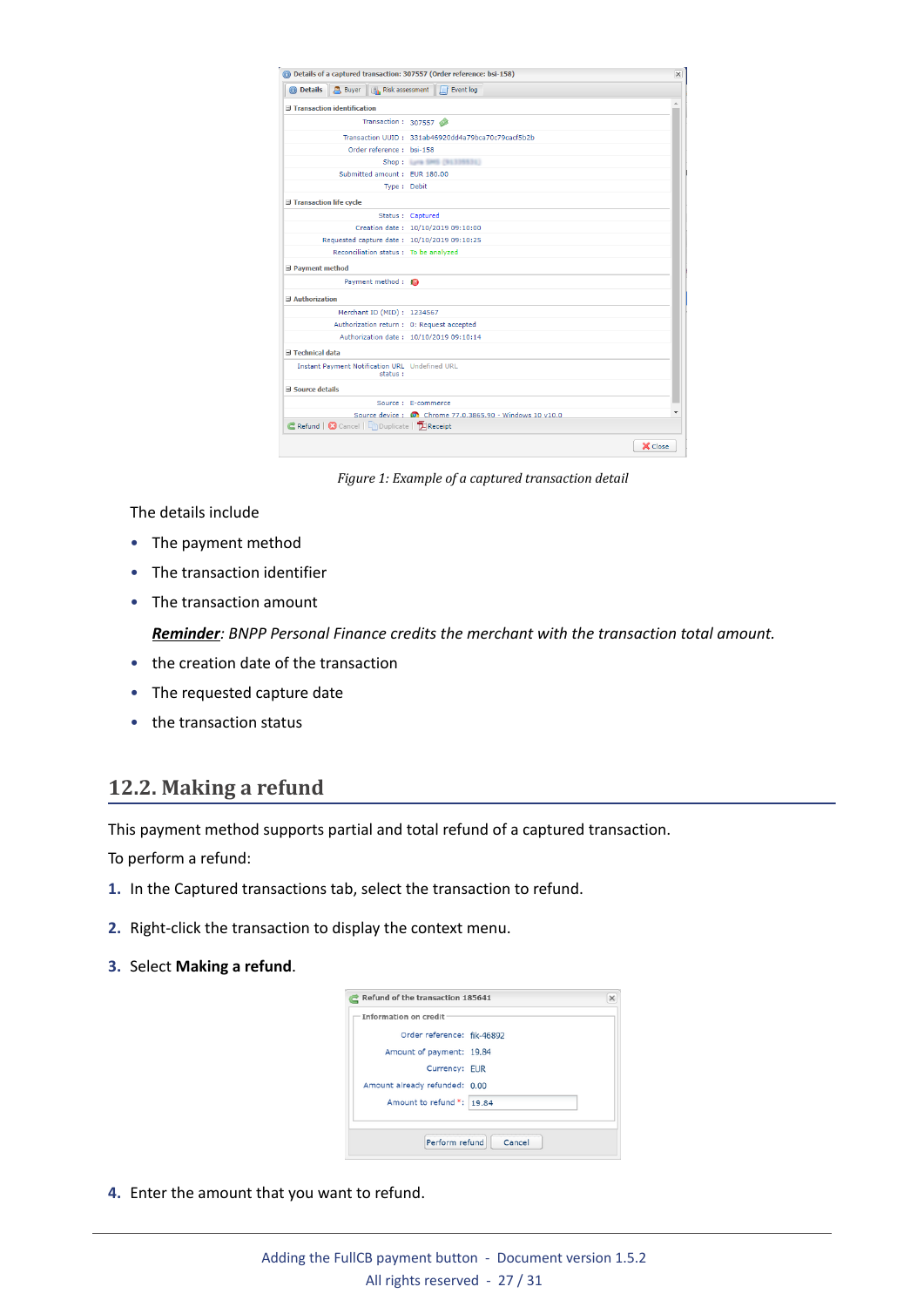#### **5.** Click **Perform refund**.

Details of this operation appear.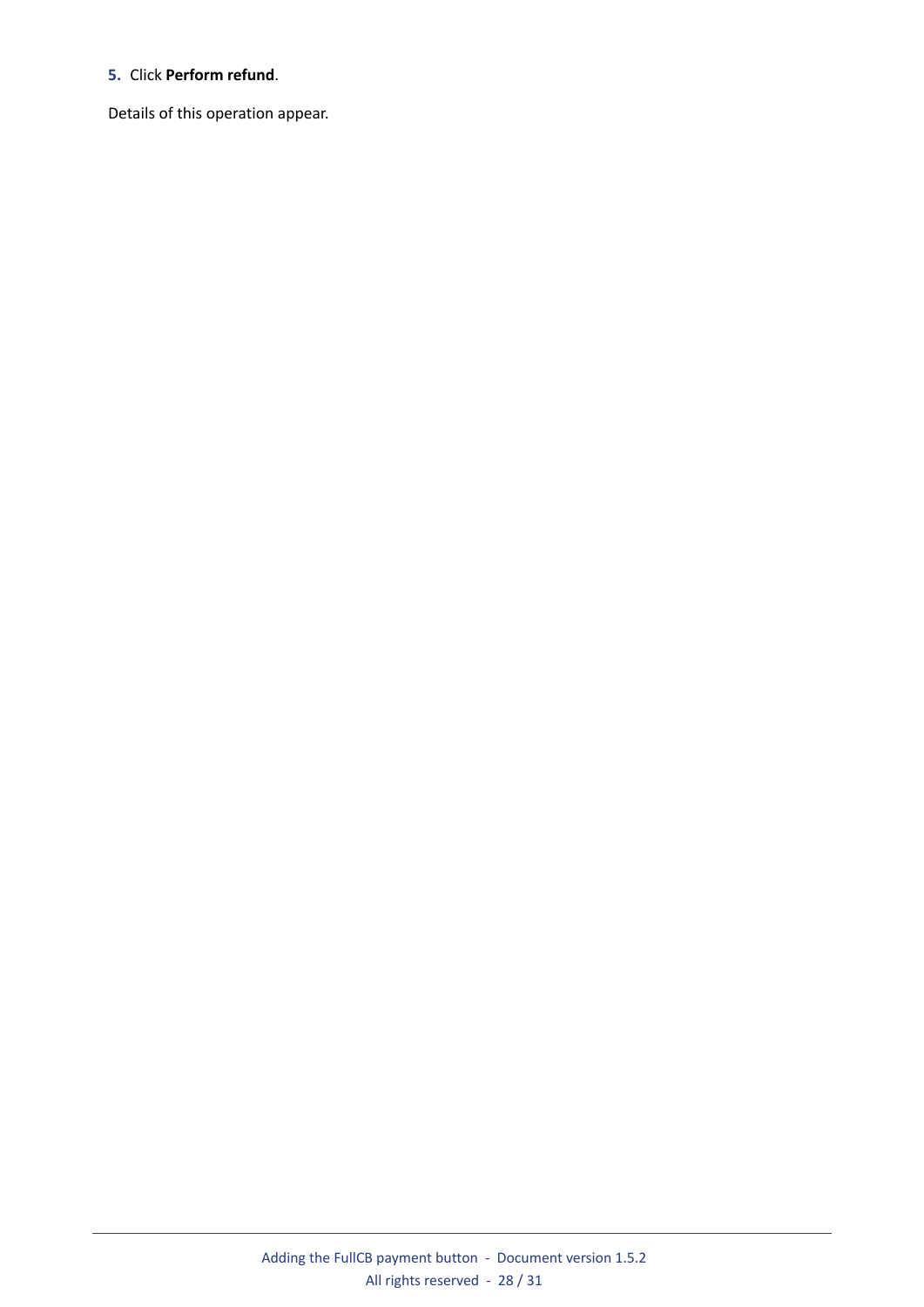## <span id="page-28-0"></span>**13. MANAGING TRANSACTIONS VIA THE LYRA COLLECT BACK OFFICE**

Operations related to transactions must be made via the Merchant Back Office available at this address: *<https://secure.lyra.com/portal/>*.

**However, if you have opted for the MarketPlace offer with LyraCollect, you must use the** *[MarketPlace](https://docs.lyra.com/en/collect/marketplace/marketplace-webservices-REST/sitemap.html) [API](https://docs.lyra.com/en/collect/marketplace/marketplace-webservices-REST/sitemap.html)*.

### <span id="page-28-1"></span>**13.1. Viewing transaction details**

Transactions can be viewed in the Merchant Back Office via the **Transactions** menu.

To view the details of a transaction:

**1.** Search for the corresponding FullCB transaction.

You can refine the search by:

- Using an extended filter for the payment method.
- Specifying the payment date or the order number.
- **2.** Click on the link in the **Order ID** column.

The **Transaction** tab is displayed by default.

The details include:

• **The payment status**:

| Status    | <b>Description</b>             |  |  |  |  |
|-----------|--------------------------------|--|--|--|--|
| Declined  | The payment has been refused.  |  |  |  |  |
| Validated | The payment has been accepted. |  |  |  |  |

- **The payment type**:
	- **One-off** in case of a payment.
	- **Refund** in case of a refund.
- **The transaction amount**.
- **The Lyra Collect transaction number**.

The **Buyer**tab contains data related to the buyer(billing and shipping address) transmitted in your payment request.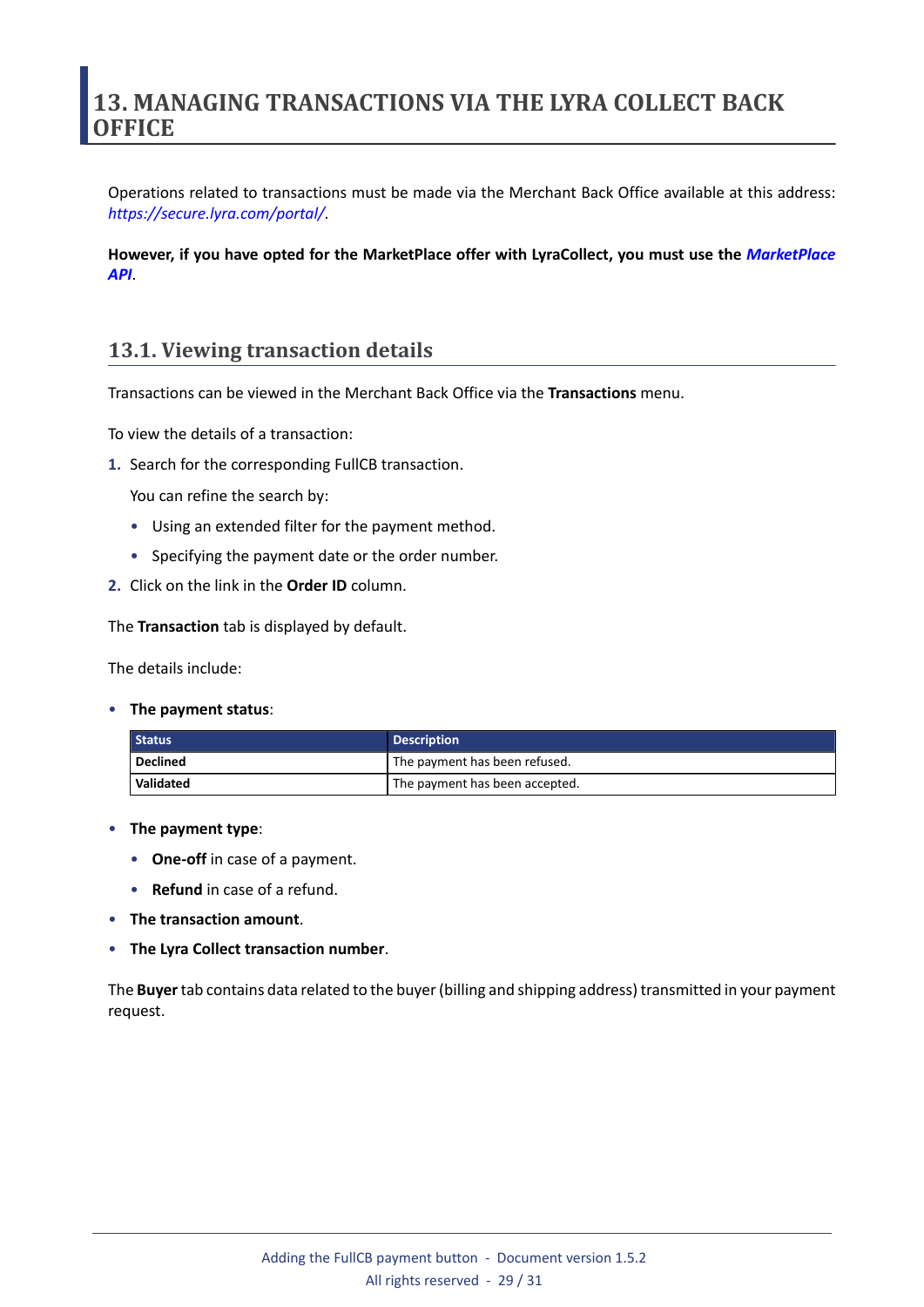| <b>TRANSACTION</b>            | <b>BUYER</b> | <b>COMMISSION</b>                  | <b>OPERATIONS</b> |                                                                   |             |                                                                               |      |
|-------------------------------|--------------|------------------------------------|-------------------|-------------------------------------------------------------------|-------------|-------------------------------------------------------------------------------|------|
| <b>TES</b><br>Identity        | <b>EST</b>   | TEST<br><b>Billing</b>             | TEST              | TEST<br><b>Delivery</b>                                           | TES         | <b>Other information</b>                                                      | TE S |
| <b>TEST</b><br>ES<br>Name     | TES:         | TEST<br>TES:<br><b>Status</b>      | TES               | TEST<br>TES<br><b>Delivery type</b>                               | TES         | Payment page language                                                         | TE:  |
| M. Collect Lyra<br>EST        | <b>TES</b>   | TEST<br>Private                    | <b>TES</b>        | Delivery by a carrier company                                     | TES         | French<br>TEST                                                                | TES  |
| Purchaser email               | <b>TES</b>   | <b>EST</b><br>Legal name           | <b>TES</b>        | <b>Delivery mode</b><br>'EST<br>Standard                          | TES         | <b>Customer IP address</b><br>ES                                              | TЕ   |
| EST<br><b>Buver reference</b> | <b>TES</b>   | TEST<br>ES<br><b>Address</b>       | TES               | EST<br><b>Delivery carrier</b>                                    | TES         | <b>France</b><br><b>TES</b>                                                   | TE.  |
| <b>TES</b><br><b>TEST</b>     | <b>TES</b>   | 8 rue de l'innovation<br>R         | TES<br>707        | UPS<br><b>EST</b>                                                 | <b>TEST</b> | <b>Browser</b><br><b>TEST</b><br>Chrome                                       | TE:  |
| Phone<br>EST<br>456789        | <b>TEST</b>  | <b>TEST</b><br>Country             | <b>TES</b>        | Name associated to the delivery<br>11. LOT<br><b>Collect Lyra</b> | 'EST        | EST<br><b>Operating system</b>                                                | TE:  |
| <b>EST</b><br>Mobile phone    | <b>TES</b>   | <b>France</b><br><b>TEST</b><br>ES | <b>TES</b>        | <b>TEST</b><br>Address                                            | TESI        | Windows 10.0<br>ΈS.<br>1 E D                                                  | ТE   |
| TĖS<br><b>TES</b>             | <b>TES</b>   | <b>TEST</b><br>TEST                | TES               | 109 rue de l'innovation<br>A                                      | <b>TEST</b> | User agent<br>$\wedge$ ACTIONS<br>Mozilla/5.0 (Windows<br>x64) AppleWebKit/53 |      |
| TES<br>TES                    | TES          | <b>TEST</b><br>TEST                | TES               | Е<br>Country<br>---                                               | TES         | Gecko) Chrome/86.0.4240.183<br>Safari/537.36                                  |      |

The **Commission** tab indicates the amount of the commission as well as the applied VAT rates.

| <b>TRANSACTION</b> |                                     | <b>BUYER</b>                                                  | <b>COMMISSION</b> |             | <b>OPERATIONS</b> |             |             |             |             |                          |            |
|--------------------|-------------------------------------|---------------------------------------------------------------|-------------------|-------------|-------------------|-------------|-------------|-------------|-------------|--------------------------|------------|
|                    | Lyra Collect billing *              | <b>TEST</b>                                                   | EST               | TEST        | <b>TEST</b>       | <b>TEST</b> | TEST        | <b>TEST</b> | TEST        | <b>TEST</b>              | <b>TES</b> |
|                    |                                     | <b>EST</b>                                                    | <b>TEST</b>       | TEST        | <b>TEST</b>       | TEST        | TEST        | <b>TEST</b> | <b>TEST</b> | <b>TEST</b>              | <b>TES</b> |
|                    | Cost per transaction (VAT excluded) |                                                               |                   |             |                   |             |             |             |             |                          |            |
| €0.50              | TES                                 | TEST                                                          | <b>TEST</b>       | <b>TEST</b> | <b>TEST</b>       | <b>TEST</b> | <b>TEST</b> | <b>TEST</b> | <b>TEST</b> | <b>TEST</b>              | <b>TES</b> |
| VAT rate<br>20.00% | <b>TEST</b>                         | <b>TEST</b>                                                   | TEST              | TEST        | <b>TEST</b>       | <b>TEST</b> | TEST        | <b>TEST</b> | <b>TEST</b> | <b>TEST</b>              | <b>TES</b> |
| <b>TEST</b>        | <b>TEST</b>                         | <b>TEST</b>                                                   | <b>TEST</b>       | <b>TEST</b> | <b>TEST</b>       | <b>TEST</b> | <b>TEST</b> | <b>TEST</b> | <b>TEST</b> | <b>TEST</b>              | <b>TES</b> |
| 1 E D              | I E DI                              | * Transaction costs are collected via the invoice of services | <b>TEST</b>       | <b>TEST</b> | <b>TES</b>        | TEST        | TEST        | <b>TES</b>  | TEST        | <b>TEST</b>              | <b>TES</b> |
| <b>TES</b>         | <b>TES</b>                          | <b>TEST</b>                                                   | ΈS.               | <b>TES</b>  | TEST              | <b>EST</b>  | <b>TES</b>  | <b>TES</b>  | <b>TEST</b> | <b>TEST</b>              | <b>TES</b> |
|                    |                                     |                                                               |                   |             |                   |             |             |             |             | <b>ACTIONS</b><br>$\sim$ |            |

### <span id="page-29-0"></span>**13.2. Making a refund**

**If you have opted forthe MarketPlace offer with LyraCollect, you must use the** *[MarketPlace](https://docs.lyra.com/fr/collect/marketplace/marketplace-webservices-REST/rembourser-un-paiement.html) API***to refund your transactions.**

To initiate a refund request :

- **1.** Display the **Transactions** tab.
- **2.** Select the transaction.

Click on the **Filters** icon ( $\equiv$ ) to search for the relevant transaction if it is not on the transactions list.

**3.** Display the **contextual menu**.

Click on the **...** icon.

- **4.** Click **Refund**. The dialog box **Request a refund for this transaction** appears.
- **5.** Enter the amount to be refunded. The amount to refund cannot be greater than the transaction initial amount.
- **6.** Click on **OK** to save your request.